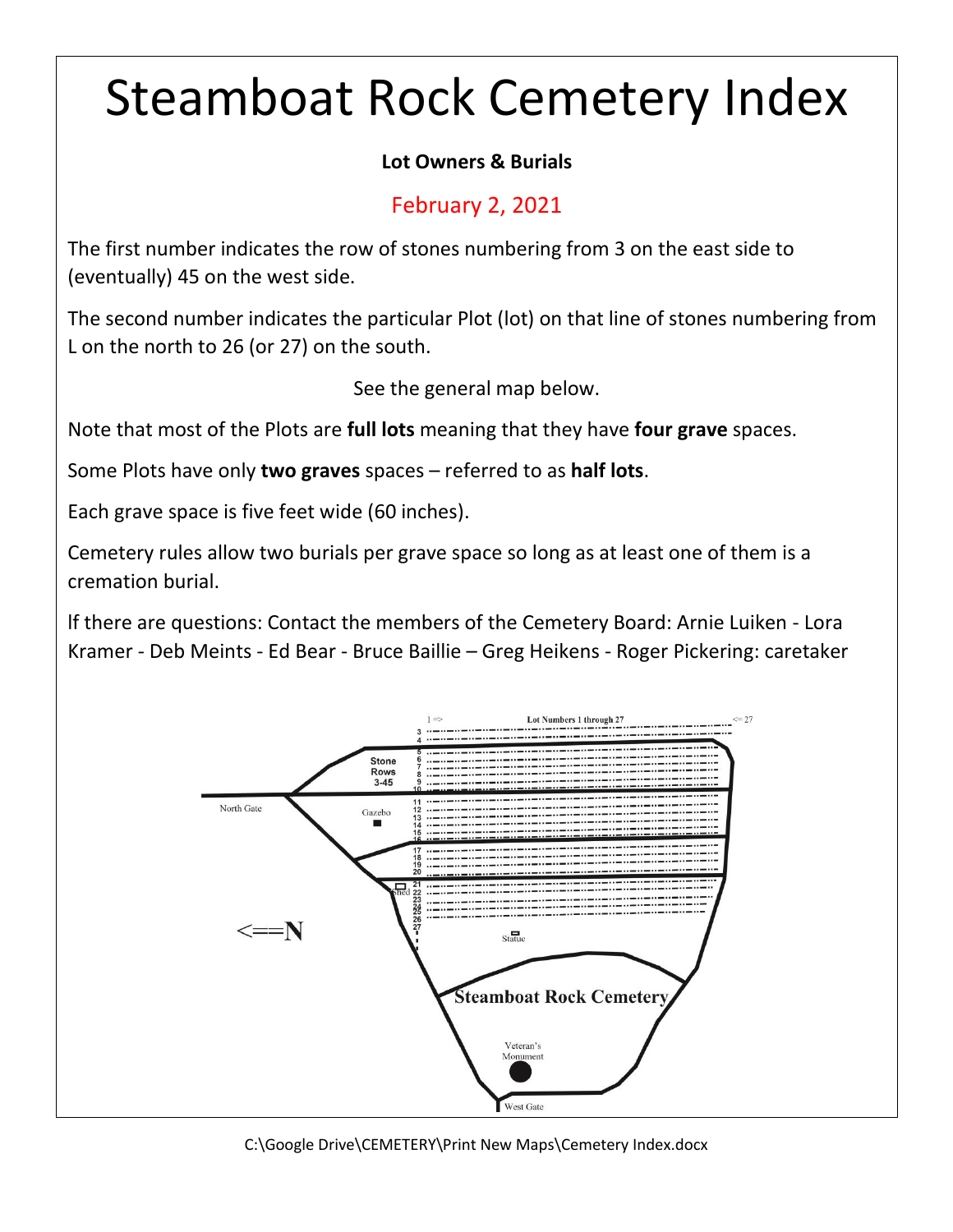| <b>NAME</b>              | ROW LOT |                | <b>NAME</b>           | ROW LOT        |                | <b>NAME</b>                | ROW LOT |                |
|--------------------------|---------|----------------|-----------------------|----------------|----------------|----------------------------|---------|----------------|
|                          |         |                | Bates, JO             | 15             | 2              | Blossie, William           | 9       | 22             |
| Ackerman, Andrew G       | 7       | 13             | Bates, Joseph S       | 15             | 2              | Bolar, Clara E             | 8       | 21             |
| Ackerman, Grace          | 7       | 13             | Bates, Mary B         | 15             | 2              | Bolar, John W              | 8       | 21             |
| Adey, Fay A (Greenlief)  | 8       | 3              | Baxter, J             | 15             | $\overline{7}$ | Borchardt, Louisa          | 12      | 12             |
| Aikes, Louise            | 23      | 23             | Beamsley, Charles A   | 6              | 11             | Borchart, Martin           | 12      | 12             |
| Aikes, Wiard             | 23      | 23             | Beamsley, May F       | 6              | 11             | Borris, Frank R            | 7       | 21             |
| Albright, Abraham S      | 8       | 12             | Bear, Andrew J        | 8              | 14             | Bossert, Faye M            | 15      | 17             |
| Albright, Lorena         | 8       | 12             | Bear, Benjamin F      | 14             | 13             | Bossert, James F           | 15      | 17             |
| Alden, George Briggs     | 20      | 4              | Bear, Dena            | 5              | 19             | Brandt, Edward P           | 12      | 10             |
| Alden, SK                | 11      | 17             | Bear, Ed              | 4              | 18             | Brandt, Fredrick Wesley    | 12      | 10             |
| Aldrich, Frieda (Eilers) | 8       | 4              | Bear, Edward          | 5              | 20             | Brandt, Morton Kent        | 12      | 10             |
| Allison, Ray L           | 25      | 23             | Bear, Edward          | 4              | 19             | Branstetter, Betty E       | 8       | 21             |
| Allison, Ruby Helen      | 25      | 23             | Bear, Edward          | 4              | 18             | Branstetter, Ernest        | 8       | 21             |
| Amsberry, Fern           | 16      | 24             | Bear, Eleanor         | 5              | 20             | Brattin, Jeanette (Eilers) | 8       | $\overline{4}$ |
| Amsberry, Kenneth        | 16      | 24             | Bear, Emma M          | 8              | 14             | Briggs, Clara              | 17      | 23             |
| Amsberry, Kent           | 16      | 24             | Bear, John            | 3              | 18             | Briggs, William H          | 17      | 23             |
| Amsberry, Leona          | 16      | 24             | Bear, Leslie          | 5              | 19             | Bronson, James A           | 13      | 6              |
| Amsberry, Ray V          | 16      | 24             | Bear, Sarah H         | 14             | 13             | Brooks, John               | 19      | 15             |
| Anderson, Carl T         | 7       | 1              | Bear, Sarah Steward   | 14             | 13             | Brown, M                   | 19      | 22             |
| Anderson, Vera G         | 7       | 1              | Bear, Sue             | 4              | 18             | Brown, Nancy C             | 19      | 21             |
| Armstrong, Aaron         | 3       | 24             | Beeker, John          | 21             | 11             | Brown, Rucker L            | 15      | 26             |
| Armstrong, Cathy         | 32      | 5              | Beggs, Barb           | 25             | 22             | Burgess, Albert J          | 6       | 22             |
| Armstrong, Theresa       | 32      | 5              | Belknap, Francis      | 25             | 4              | Burgess, Janna P           | 6       | 22             |
| Arnold, Abigail          | 14      | 10             | Bell, LL              | 16             | 14             | Burns, Florence            | 25      | 13             |
| Arnold, Granville        | 14      | 10             | Berends, Alan         | 24             | 17             | Burns, Harriet             | 24      | 9              |
| Asher, Caroline          | 10      | 11             | Berends, Bertha       | 12             | 12             | Burns, John C              | 24      | 9              |
| Asher, Charles W         | 15      | 9              | Berends, Betty Ann    | 6              | 21             | Burns, William R           | 25      | 13             |
| Asher, Flossie M         | 10      | 11             | Berends, Cathryn      | 6              | 21             | Buthman, Annette           | 8       | 19             |
| Asher, Jeanne "Betty"    | 24      | 10             | Berends, Edward       | 6              | 21             | Buthman, Henry E           | 8       | 19             |
| Asher, Linda             | 24      | 10             | Berends, Edwin        | 4              | 20             | Buthman, Lydia             | 8       | 19             |
| Asher, Orville A         | 24      | 10             | Berends, infant dau   | 6              | 21             | Butters, John              | 27      | $\overline{2}$ |
| Asher, William C         | 10      | 11             | Berends, Michael      | 24             | 17             | Byerly, Wayne              | 24      | 24             |
| Asher, William F         | 10      | 11             | Berends, William      | 12             | 12             | Cable, Amanda              | 22      | 20             |
| Bachman, Grace L         | 13      | 10             | Berens, Delma Leggett | 17             | 19             | Cable, David               | 22      | -20            |
| Bachman, Ray             | 13      | 10             | Berg, Margaret Sterns | $\overline{7}$ | 14             | Cable, John H              | 22 20   |                |
| Baillie, Bruce           | 24      | 8              | Bidwell, Louis        | 19             | $\mathbf{1}$   | Cable, William Curtis      | 22 20   |                |
| Baillie, Martha(Marcie)  | 24      | 8              | Bidwell, Rev E        | 19             | 1              | Caldwell, J Willard        | 9       | 10             |
| Baillie, Michael Adam    | 24      | 8              | Bigelow, Carrie       | 17             | 2              | Caldwell, James W          | 8       | 10             |
| Baird, Rodney            | 5       | 9              | Bigelow, John W       | 17             | 2              | Caldwell, Lucy S           | 8       | 10             |
| Baker, Henry E           | 9       | 7              | Bigelow, Joseph       | 17             | 2              | Caldwell, Margaret L       | 9       | 10             |
| Baker, Jennie H          | 9       | 7              | Bigelow, Mary         | 17             | $\overline{2}$ | Caldwell, Myrta Mable      | 9       | 10             |
| Baker, Jocelyn           | 9       | 23             | Bigelow, Willie       | 17             | $\overline{2}$ | Callaway, Glen             | 23      | 13             |
| Baker, Maria             | 9       | $\overline{7}$ | Billings, Jonathan    | 17             | 12             | Callaway, Lola             | 23      | 13             |
| Bakker, Eildert H        | 10      | 12             | Bittner, Bernice      | 25             | 21             | Callender, Arthur S        | 11      | 18             |
| Bakker, Hempe            | 10      | 12             | Bittner, Jo Ann       | 24             | 3              | Callender, Levi            | 11      | 18             |
| Banagin, baby            | 20      | $\overline{7}$ | Bittner, Leland       | 24             | 3              | Callender, Rachel          | 11      | 18             |
| Banagin, Peter           | 20      | 7              | Bittner, Neil M       | 25             | 21             | Cameron, Dennis            | 4       | 13             |
| Banta, Lucas             | 14      | 19             | Blair, Gail (Primus)  | 27             | 6              | Campbell, Aaron A          | 18      | 16             |
| Barlow, Caroline M       | 21      | 21             | Bleeker, Daniel       | 20             | 25             | Campbell, Carrie E         | 16      | $\overline{7}$ |
| Barlow, Darius           | 21      | 21             | Bleeker, Darrell E    | 20             | 25             | Campbell, Estella H        | 13      | 16             |
| Barlow, George           | 21      | 21             | Bleeker, Doug         | 22             | 26             | Campbell, Frank W          | 10      | 10             |
| Barnhisel, Amanda        | 15      | 22             | Bleeker, Ruth         | 20             | 25             | Campbell, George           | 13      | 16             |
| Barnhisel, Henry         | 15      | 22             | Blosch, George        | 25             | 3              | Campbell, George           | 19      | 16             |
| Barnhisel, J Preston     | 15      | 23             | Blosch, Harry         | 19             | 25             | Campbell, HB               | 9       | 15             |
| Barnhisel, John          | 15      | 22             | Blossie, Charles      | 9              | 22             | Campbell, Iva Luzelle      | 9       | 15             |
| Barnhisel, Joseph        | 15      | 22             | Blossie, John G       | 9              | 22             | Campbell, James            | 13      | 16             |
| Barnhisel, Solomon G     |         | 15 23          | Blossie, Minnie       | 9              | 22             | Campbell, LE               | 19      | 16             |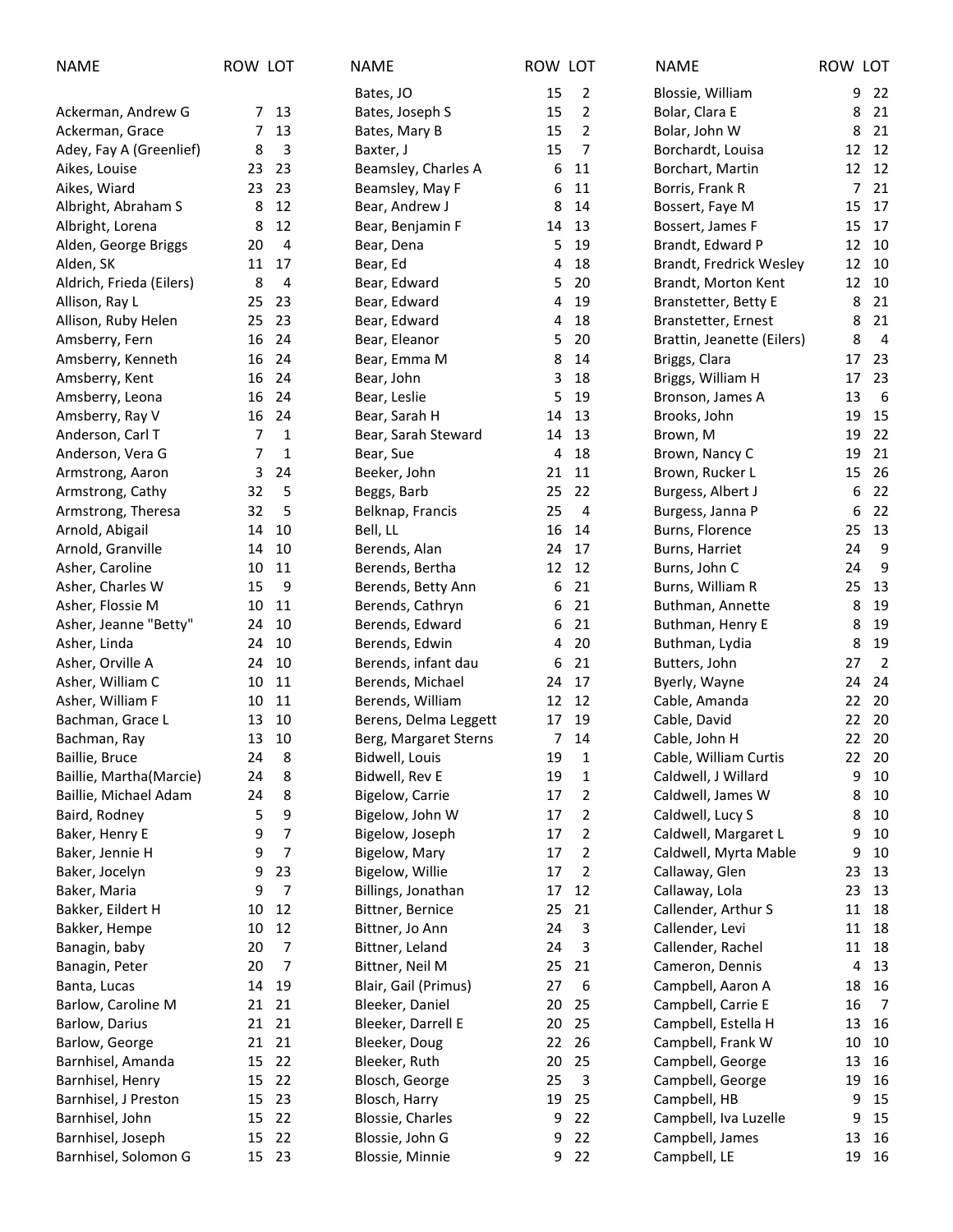| <b>NAME</b>            | ROW LOT |                | <b>NAME</b>            | ROW LOT            | <b>NAME</b>           | ROW LOT                |
|------------------------|---------|----------------|------------------------|--------------------|-----------------------|------------------------|
| Campbell, Lucius E     | 16      | $\overline{7}$ | Cramer, Henry (Ike)    | 7<br>7             | DeVries, Curt         | 26<br>10               |
| Campbell, Lucy M       | 10      | 10             | Cramer, Jacob          | 7<br>6             | DeVries, Dick         | 22<br>17               |
| Campbell, Martha A     | 13      | 16             | Cramer, John           | 24<br>13           | DeVries, Diederick    | 22<br>17               |
| Campbell, Mary         | 13      | 16             | Cramer, John L         | 13<br>24           | DeVries, Folkert D    | 25<br>9                |
| Campbell, Suzie B      | 10      | 10             | Cramer, Lena J         | 13<br>24           | DeVries, Inske        | 22<br>17               |
| Campbell, William R    | 13      | 16             | Crane, SG              | 18<br>10           | DeVries, Keibard      | 21<br>9                |
| Carlson, Dwight        | 28      | 20             | Crippen, Dallas W      | 21<br>11           | DeVries, Leonard      | 9<br>21                |
| Carlson, Verna         | 28      | 20             | Cronan, Gary           | 25<br>17           | DeVries, Leota M      | 24<br>17               |
| Carpenter, H           | 13      | 14             | Cronk, Mrs Aura A      | 15<br>5            | DeVries, Letha        | 21<br>20               |
| Carpenter, Nellie N    | 13      | 14             | Crosser, Dean          | 6<br>23            | DeVries, Minert       | 24<br>17               |
| Cartwright, David S    | 15      | 6              | Crosser, Fred W        | 22<br>7            | DeVries, Ona B        | 21<br>9                |
| Cartwright, DB         | 15      | 6              | Crosser, Iva Mae       | 6<br>23            | DeVries, Susan J      | 26<br>10               |
| Cartwright, Lottie     | 7       | 12             | Crosser, Mabel G       | 22<br>7            | Dewey, David          | 20<br>$\mathbf 1$      |
| Cartwright, Nancy C    | 15      | 6              | Crosser, Robert        | 26<br>11           | Dewey, Mary E         | $\mathbf{1}$<br>20     |
| Cartwright, Serenah    | 7       | 12             | Cunningham, L          | 14<br>19           | Dickinson, B Weller   | $\overline{7}$<br>11   |
| Cartwright, Wellington | 7       | 12             | Cunningham, Mattie     | 19<br>14           | Dickinson, Jonathan   | $\overline{7}$<br>11   |
| Casstevens, Evelyn     | 19      | 25             | Currier, D             | 17<br>3            | Dickinson, Julia O    | $\overline{7}$<br>11   |
| Cervetti, Connie Peet  | 15      | 25             | Curtis, Charles        | 15<br>1            | Dieke, Alice M        | 21<br>25               |
| Cervetti, Franklin H   | 15      | 25             | Curtis, Ella           | 22<br>18           | Dieke, Elmer H        | 21<br>25               |
| Cervetti, Joe G        | 15      | 25             | Curtis, Margaret A     | 20<br>18           | Dilsaver, Nancy       | 10<br>21               |
| Cervetti, Lillian      | 15      | 25             | Curtis, Oliver E       | 22<br>18           | Dinges, Henry         | 11<br>12               |
| Chaney, Mary L         | 14      | 16             | Daleske Jr, William    | 25<br>13           | Doak, baby            | 12<br>6                |
| Chaney, Orlando        | 14      | 16             | Daleske, Carl E        | 11 25              | Doak, Egbert O        | $\boldsymbol{6}$<br>12 |
| Choate, Adrienne       | 29      | 12             | Daleske, Ella C        | 11<br>25           | Doak, Marguerite J    | $\boldsymbol{6}$<br>12 |
| Christians, Christian  | 21      | 19             | Daleske, Esther        | 20<br>23           | Doering, Carl         | 10<br>$\mathbf{1}$     |
| Christians, Dina J     | 11      | 2              | Daleske, Gordon        | 12<br>25           | Doering, Mrs Carl     | 10<br>$\mathbf 1$      |
| Christians, Dirk       | 21      | 19             | Daleske, Kathy Jo      | 26<br>13           | Doolaard, Cornelius   | 8<br>25                |
| Christians, Elda E     | 5       | 3              | Daleske, Leo           | 20<br>23           | Doolaard, Cornelius J | $\overline{7}$<br>25   |
| Christians, Fredie     | 21      | 19             | Daleske, Leo (Mike)    | 23<br>20           | Doolaard, Tony        | 8<br>25                |
| Christians, Lizzie     | 21      | 19             | Daleske, Margaret A    | 12<br>25           | Dougherty, Josina     | 19<br>17               |
| Christians, Sarah C    | 5       | 3              | Daleske, Otto J H      | 13<br>26           | Duhn, Cornelius       | 23<br>9                |
| Christians, Tamme E    | 11      | $\overline{2}$ | Daleske, SS            | 11<br>25           | Duhn, Hattie          | 23<br>9                |
| Christians, Tomme E    | 11      | $\overline{2}$ | Daleske, William F     | 12 25              | Dynneson, Sarah Jo    | 11<br>25               |
| Clark, AT              | 20      | 11             | Dallman, Clara         | 11 13              | Eckel, Anna M         | 6<br>24                |
| Clark, H Elmer         | 20 11   |                | Dallman, Rev H         | 11 13              | Eckel, F William      | $6\,$<br>24            |
| Clark, Idellette       | 20 11   |                | Daniels, J             | 20 <sub>5</sub>    | Eckel, Margaret       | 24 6                   |
| Cole, Fredrick S       | 19      | 12             | Darla, Oelmann         | 20<br>20           | Eckel, Steve          | 6<br>24                |
| Coleman, Catherine     | 17      | $\overline{7}$ | Dean, William          | 19<br>$\mathbf{1}$ | Eckhoff, Ernest R     | 9<br>19                |
| Coleman, F             | 16      | 21             | DeGrof, Frank J        | 13<br>15           | Eckhoff, Harmena      | 12<br>10               |
| Coleman, John          | 17      | 7              | DeGrof, Joseph         | 13<br>15           | Eckhoff, Helen L      | 9<br>17                |
| Coleman, M             | 17      | $\overline{7}$ | DeGrof, Mary           | 13<br>15           | Eckhoff, Henry A      | 9<br>17                |
| Coler, Debbie A        | 17      | 20             | DeGroff, Joseph        | 13<br>15           | Eckhoff, Jan          | 7<br>9                 |
| Coler, George F        | 17      | 20             | DeHaan, Jakob          | 11<br>11           | Eckhoff, Thelma C     | 9<br>19                |
| Collins, Cyril         | 9       | 1              | DeHaan, Modderke       | 11<br>11           | Eder, Fred            | 12<br>6                |
| Collins, Ruby          | 9       | 1              | DeHaan, Tetje          | 11 11              | Eder, Margaret        | 12<br>6                |
| Conklin, Sarah Wright  | 16      | 6              | Deike, David           | 21<br>24           | Edick, ND             | 14<br>19               |
| Cook, Arispa           | 14      | 5              | Deike, Elmer and Alice | 21<br>25           | Eilders, Alice        | 15<br>22               |
| Cook, Cyrus O          | 14      | 5              | Deike, Mellisa G       | 21<br>24           | Eilders, Jacob J      | 22<br>15               |
| Cook, Mina E           | 14      | 5              | DeLawyer, Arthur       | 22 15              | Eilders, Mrs Jake     | 22<br>15               |
| Coons, Anna G          | 8       | 21             | DeLawyer, Clinton      | 22 15              | Eilers Jr, Ben J      | 8<br>1                 |
| Coons, Roy H           | 8       | 21             | DeLawyer, Floyd        | 12<br>18           | Eilers Sr, Berend J   | 9<br>4                 |
| Corbet, Nora E         | 18      | 17             | DeLawyer, GH           | 18<br>21           | Eilers Sr, John       | 7<br>4                 |
| Cordes, Carl C         | 13      | 9              | DeLawyer, GS           | 12<br>18           | Eilers, Adelaide      | 9<br>4                 |
| Cordes, Lillian E      | 13      | 9              | DeVries, Anna E        | 9<br>25            | Eilers, Anna B        | 7<br>5                 |
| Cramer, Eda Amelia     | 6       | 7              | DeVries, Calvin        | 10<br>26           | Eilers, Anne          | 10<br>1                |
| Cramer, Folkerden      | 7       | 7              | DeVries, Carl          | 17<br>22           | Eilers, Ben J         | 5<br>7                 |
| Cramer, Henry          | 7       | 7              | DeVries, Carl R        | 20 21              | Eilers, Ben J         | 9<br>$\mathbf{1}$      |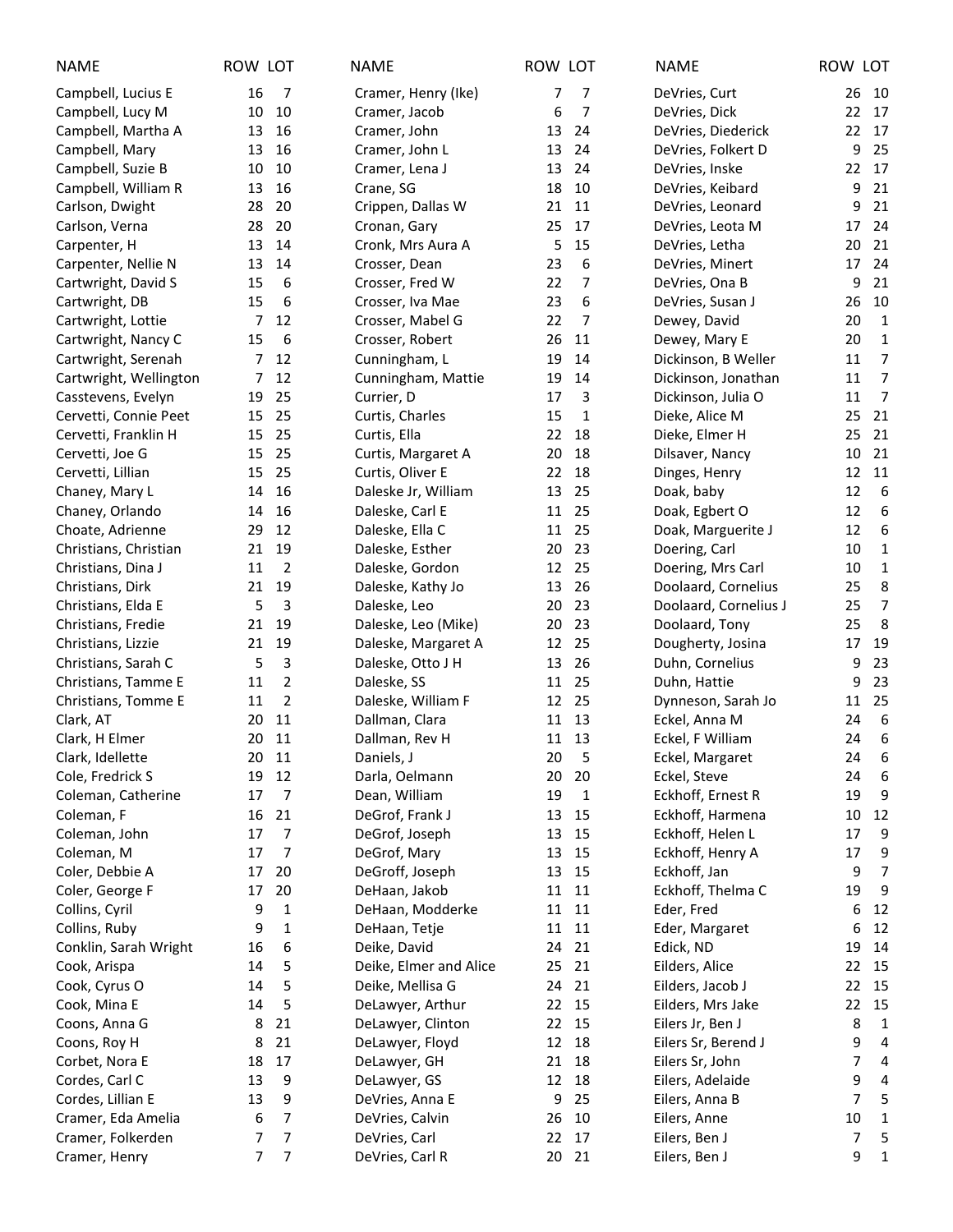| <b>NAME</b>             | ROW LOT |                | <b>NAME</b>                | ROW LOT        |                | <b>NAME</b>            | ROW LOT |              |
|-------------------------|---------|----------------|----------------------------|----------------|----------------|------------------------|---------|--------------|
| Eilers, Ben J           | 10      | 1              | Finger, Lois               | 24             | 16             | Folkerts, Naomi        | 10      | 25           |
| Eilers, Berend J        | 9       | 4              | Finger, Michael            | 7              | 20             | Folkerts, Ray J        | 10      | 25           |
| Eilers, Birdie          | 6       | 3              | Finger, Mike               | 3              | 19             | Folkerts, Rex          | 14      | 23           |
| Eilers, Carrie          | 7       | 5              | Finger, Nellie K           | $\overline{7}$ | 20             | Folkerts, Robert       | 9       | 13           |
| Eilers, Donald          | 23      | 19             | Finger, Robert             | 24             | 16             | Folkerts, Steve        | 25      | 16           |
| Eilers, Elda J          | 7       | 4              | Finster, A Louise          | 23             | 5              | Folkerts, Terry        | 16      | 25           |
| Eilers, Fred W          | 6       | 3              | Finster, Clella            | 10             | 15             | Folkerts, Web          | 9       | 13           |
| Eilers, Freiderika A    | 9       | 4              | Finster, Deuwain           | 18             | 8              | Folkerts, WH           | 9       | 13           |
| Eilers, Hannah Marie    | 23      | 10             | Finster, Emma              | 16             | 19             | Folkerts, Willie       | 21      | 6            |
| Eilers, Harry           | 10      | 2              | Finster, Ethel M           | 18             | 8              | Ford, NB               | 16      | $\mathbf{1}$ |
| Eilers, Harry Greenlief | 12      | 20             | Finster, George H          | 18             | 8              | Foster, Allie C        | 20      | 8            |
| Eilers, Hattie          | 5       | 4              | Finster, George M          | 18             | 8              | Foster, E              | 19      | 8            |
| Eilers, Henry H         | 6       | 2              | Finster, HJ                | 10             | 15             | Foster, Elmer          | 20      | 8            |
| Eilers, Jacob           | 9       | 4              | Finster, Jeraldine         | 18             | 8              | Foster, Jennie         | 20      | 8            |
| Eilers, Jennie          | 8       | 4              | Finster, Marvin I          | 16             | 19             | Foster, John H         | 20      | 8            |
| Eilers, John            | 26      | 18             | Finster, Mary H            | 10             | 15             | Foster, Leonard        | 19      | 8            |
| Eilers, John J          | 11      | 20             | Finster, Mayme F           | 12             | 9              | Foster, Sarah          | 20      | 8            |
| Eilers, Louis P         | 8       | 4              | Finster, Roy N             | 12             | 9              | Fox, Linda             | 29      | 12           |
| Eilers, Luder D         | 8       | 4              | Finster, Russell H         | 23             | 5              | Fox, Richard           | 29      | 12           |
| Eilers, Marjorie L      | 11      | 20             | Fisk, CL                   | 9              | 11             | Francis, Roy           | 8       | 19           |
| Eilers, Maudie Spencer  | 12      | 20             | Fisk, Caroline             | 9              | 11             | Freese, Ruth           | 19      | 25           |
| Eilers, Mrs John        | 7       | 4              | Fisk, George               | 9              | 11             | Frerichs Jr, John E    | 23      | 9            |
| Eilers, Pearle L        | 9       | $\mathbf{1}$   | Fisk, George               | 15             | 15             | Frerichs Sr, John      | 21      | 22           |
| Eilers, Raymond         | 9       | $\overline{2}$ | Fisk, Lathan               | 15             | 15             | Frerichs, AJ           | 9       | 14           |
| Eilers, Robert D        | 8       | 1              | Fistler, Cecelia M         | 25             | 12             | Frerichs, Alfreda      | 12      | 24           |
| Eilers, Robert Jay      | 5       | 4              | Fistler, Harold L          | 25             | 12             | Frerichs, Alma         | 7       | 23           |
| Eilers, Ruth Gardner    | 23      | 19             | Fitz, Herman A             | 20             | 15             | Frerichs, Arjen        | 9       | 14           |
| Eilers, Sarah           | 6       | 2              | Flick, John                | 20             | 14             | Frerichs, Arjes Jr     | 9       | 14           |
| Eilers, Tom J           | 5       | 4              | Flick, Nancy               | 20             | 14             | Frerichs, Arles B      | 9       | 14           |
| Eilters, Neva           | 5       | 9              | Flint, MD                  | 18             | 12             | Frerichs, Arthur       | 4       | 17           |
| Elbert, John            | 20      | 3              | Floyd, Warren              | 9              | 21             | Frerichs, baby         | 9       | 14           |
| Elbert, Margaret J      | 20      | 3              | Folkerts, Bonnie Jean      | 14             | 23             | Frerichs, Betty        | 4       | 17           |
| Elliot, Sam             | 18      | 4              | Folkerts, Dean             | 25             | 16             | Frerichs, Carl E       | 8       | 24           |
| Elzig, CH               | 11      | 14             | Folkerts, Dean             | 25             | 17             | Frerichs, Doug         | 4       | 17           |
| Elzig, wife             |         | 11 14          | Folkerts, Eunice Y         | 25             | 16             | Frerichs, Ed           |         | 18 22        |
| Ennenga, Christine      |         | 22 23          | Folkerts, Fred             |                | 25 20          | Frerichs, Ed B         |         | 18 22        |
| Ennenga, Helene         | 22      | 23             | Folkerts, Genevieve Audrey | 25             | 15             | Frerichs, Eleanor      | 23      | 9            |
| Ennenga, Tjark          | 22      | 23             | Folkerts, George           | 14             | 23             | Frerichs, Emily        | 21      | 22           |
| Estabrook, Ellen J      | 13      | 3              | Folkerts, George           | 21             | 6              | Frerichs, George       | 12      | 24           |
| Estabrook, Elmer        | 13      | 3              | Folkerts, Gepkea           | 21             | 6              | Frerichs, Grace        | 18      | 22           |
| Estabrook, Eunice F     | 13      | 3              | Folkerts, H Dean           | 25             | 16             | Frerichs, Harmke       | 10      | 19           |
| Estabrook, Margaret     | 13      | 3              | Folkerts, Harm             | 10             | 5              | Frerichs, Henry        | 7       | 23           |
| Estabrook, P            | 13      | 3              | Folkerts, Harm H           | 10             | 5              | Frerichs, Ina L        | 8       | 24           |
| Esterbrook, Elmer       | 20      | 8              | Folkerts, Harold W         | 25             | 15             | Frerichs, Jurn         | 10      | 19           |
| Evans,                  | 15      | 10             | Folkerts, Harry            | 6              | 2              | Frerichs, La Donna     | 23      | 24           |
| Evans, baby             | 15      | 10             | Folkerts, Helen            | 10             | 25             | Frerichs, Marcia       | 4       | 17           |
| Evans, Darlene          | 26      | 18             | Folkerts, Hie G            | 10             | 9              | Frerichs, Mark Edward  | 7       | 26           |
| Fangman, Pam & Paul     | 28      | 11             | Folkerts, Hie H            | 10             | 25             | Frerichs, Rebekah Lynn | 23      | 9            |
| Farley, John R          | 23      | 15             | Folkerts, Janet            | 16             | 25             | Frerichs, Rena         | 8       | 24           |
| Farley, Sheryl          | 23      | 15             | Folkerts, Jeanette         | 14             | 23             | Frerichs, Robert J     | 23      | 24           |
| Finger, August R        | 7       | 18             | Folkerts, Kate             | 21             | 6              | Frerichs, Steve        | 27      | 19           |
| Finger, Donald          | 24      | 16             | Folkerts, Leetje           | 10             | 5              | Frerichs, Vina         | 9       | 14           |
| Finger, Elmer           | 7       | 18             | Folkerts, Lucille Dolly    | 6              | $\overline{2}$ | Frerichs, William      | 8       | 24           |
| Finger, Elmer F         | 7       | 18             | Folkerts, Lulu             | 9              | 13             | Frost, Isaiah F        | 14      | 8            |
| Finger, Frances         | 7       | 18             | Folkerts, Lulu A           | 10             | 25             | Fuller, Lucetta L      | 18      | 3            |
| Finger, Grace           | 7       | 20             | Folkerts, Minnie           | 10             | 9              | Fuller, Mahala         | 18      | 3            |
| Finger, Harmke          | 7       | 18             | Folkerts, Minnie           | 14             | 23             | Fuller, Marvin         | 18      | 3            |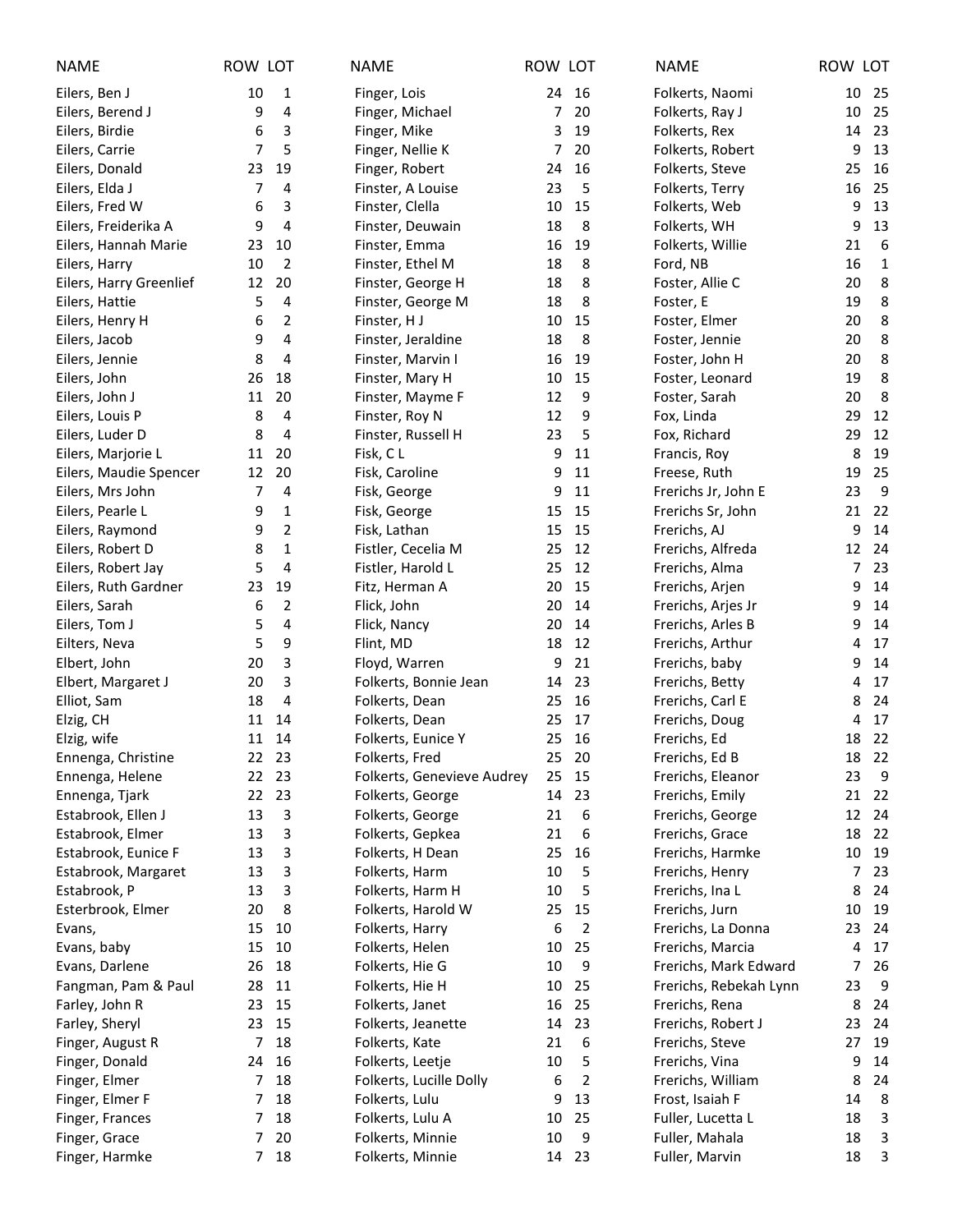| <b>NAME</b>          | ROW LOT |                | <b>NAME</b>              | ROW LOT |                | <b>NAME</b>              | ROW LOT |                |
|----------------------|---------|----------------|--------------------------|---------|----------------|--------------------------|---------|----------------|
| Fulton,              | 12      | 1              | Greenlief, Eleanor A     | 7       | 3              | Harms, Sena              | 6       | $\overline{4}$ |
| Fuson, Caroline      | 16      | 18             | Greenlief, Harry J       | 7       | 3              | Harms, Susan             | 3       | 17             |
| Fuson, JD            | 16      | 18             | Greenlief, Irwin W       | 7       | 3              | Harms, William           | 18      | 23             |
| Fuson, Sarah         | 16      | 18             | Greenlief, Joseph        | 8       | 3              | Harned, Sarah M          | 7       | 8              |
| Gast Sr, John        | 8       | 6              | Greenlief, N Arvilla     | 8       | 3              | Harned, Walter           | 7       | 8              |
| Gast, Alfred         | 5       | 5              | Grieves, Archie          | 22      | 21             | Harned, Walter           | 8       | 8              |
| Gast, Anna M         | 24      | 7              | Grieves, Charlena        | 7       | 11             | Harned, Walter           | 6       | 8              |
| Gast, baby           | 8       | 6              | Grieves, Harry           | 7       | 11             | Harris, Ellis N          | 15      | 19             |
| Gast, Jennie         | 5       | 5              | Grieves, J Weller        | 6       | 9              | Harris, Essie S          | 15      | 19             |
| Gast, John C         | 24      | 11             | Grieves, Jennie E        | 6       | 9              | Harris, Reba B           | 15      | 19             |
| Gast, Laverne        | 3       | 6              | Grieves, JH              | 22      | 21             | Harris, Ruth             | 11      | 19             |
| Gast, Laverne        | 4       | 6              | Griffin, Bertha Lang     | 7       | 23             | Harris, Warren           | 11      | 19             |
| Gast, Louisa         | 8       | 6              | Griffin, Charles         | 20      | 2              | Hartman, Adolf           | 15      | 20             |
| Gast, Marie          | 24      | 11             | Griffith, Beatrice       | 18      | 9              | Hartman, Agnes R         | 8       | 5              |
| Gast, Merriem        | 18      | 25             | Griffith, Clifford O     | 18      | 9              | Hartman, babies          | 14      | $\mathbf 1$    |
| Gast, Pamela Jorene  | 5       | 5              | Griffith, Eva M          | 8       | $\overline{2}$ | Hartman, Bill            | 7       | 9              |
| Gast, Ralph          | 4       | 5              | Griffith, William E      | 8       | $\mathbf 2$    | Hartman, Clarence Edwin  | 5       | 12             |
| Gast, Roger E        | 18      | 25             | Hadden, Andrew J         | 18      | 6              | Hartman, Dale            | 26      | 5              |
| Gast, Roger G        | 18      | 25             | Hafs Jr, Fred            | 19      | 19             | Hartman, Dena            | 16      | 9              |
| Gast, Ronald Dean    | 5       | 5              | Hafs Sr, Fred H          | 10      | 7              | Hartman, Edna E          | 5       | 25             |
| Gast, Russell E      | 24      | $\overline{7}$ | Hafs, Fred H             | 10      | 7              | Hartman, Ernestine       | 8       | 5              |
| Gast, Terry          | 4       | 7              | Hafs, mother             | 10      | 7              | Hartman, Hanne           | 15      | 20             |
| Geerdes, Ardella     | 28      | 23             | Hagberg, David           | 5       | 10             | Hartman, Harmke K        | 15      | 20             |
| Geerdes, Don         | 28      | 23             | Halaway, Daniel          | 19      | 18             | Hartman, Harold L        | 16      | 9              |
| Geerdes, Frances E   | 25      | 22             | Haley, James B           | 18      | 19             | Hartman, John            | 23      | 14             |
| Geerdes, George J    | 25      | 22             | Haley, Mary E            | 18      | 19             | Hartman, Kenneth         | 24      | 25             |
| Geerdes, George J    | 25      | 23             | Hall, Amos               | 18      | 17             | Hartman, Kenneth L       | 5       | 25             |
| Geerdes, George J    | 26      | 23             | Hall, Belinda            | 19      | 11             | Hartman, Mrs Harold      | 16      | 9              |
| Geerdes, George J    | 26      | 22             | Hall, Harry J            | 21      | 17             | Hartman, Norman          | 5       | 12             |
| Geerdes, Gratus      | 21      | 22             | Hall, Henrietta          | 21      | 17             | Hartman, Olga            | 5       | 24             |
| Geerdes, Ruth A      | 21      | 22             | Hall, Jane               | 19      | 11             | Hartman, Orlo K          | 5       | 12             |
| Gellhorn Sr, Henry A | 17      | 18             | Hall, Leonard E          | 19      | 11             | Hartman, Reiner          | 15      | 20             |
| Gellhorn, Amanda     | 17      | 18             | Hall, W                  | 19      | 11             | Hartman, Richard F       | 24      | 24             |
| Gellhorn, Angie      | 8       | 17             | Halt, EH                 | 11      | 8              | Hartman, Sharon          | 5       | 12             |
| Gellhorn, Charles E  | 8       | 17             | Hanson, Bertha (Gast)    |         | 22 10          | Hartman, Sterling        |         | 24 25          |
| Gellhorn, Henry A    |         | 17 22          | Hanson, Lottie           |         | 22 10          | Hartman, Sterling Howard |         | 24 25          |
| Gellhorn, Hortie     | 17      | 18             | Harlan, Minnie Taffinder | 6       | 26             | Hartman, Susie P         | 5       | 12             |
| Gellhorn, Mary       | 17      | 22             | Harms Jr, John           | 18      | 23             | Hartman, Virginia        | 23      | 14             |
| Gellhorn, Mrs Angie  | 8       | 17             | Harms, Ben               | 8       | 9              | Hartman, Willard C       | 5       | 24             |
| Gellhorn, Ulricka    | 17      | 18             | Harms, Chris             | 6       | 18             | Hartman, William         | 7       | 9              |
| Gerdes, David        | 9       | 25             | Harms, Christian B       | 6       | 18             | Hartman, William         | 8       | 5              |
| Gerdes, Lorraine E   | 9       | 25             | Harms, Effie             | 8       | 9              | Hastert, Francis         | 26      | 17             |
| Giles, John C        | 16      | 8              | Harms, Enno              | 6       | 4              | Hathaway, EL             | 15      | 8              |
| Giles, Jonathan C    | 16      | 8              | Harms, Gertrude          | 8       | 20             | Hathaway, Elmer L        | 15      | 8              |
| Giles, Sarah E       | 16      | 8              | Harms, Gladys            | 18      | 23             | Hathaway, James Oliver   | 15      | 8              |
| Gleason,             | 17      | 21             | Harms, Grace             | 6       | 4              | Havens, baby x2          | 14      | 21             |
| Green, Charles W     | 10      | 24             | Harms, Hannah            | 5       | 22             | Havens, Barbara H        | 25      | 14             |
| Green, Clara U       | 10      | 24             | Harms, Harm C            | 8       | 20             | Havens, Eldon            | 25      | 14             |
| Green, Edward        | 21      | 7              | Harms, John              | 6       | 4              | Havens, Hollis           | 14      | 21             |
| Green, Ida           | 13      | 12             | Harms, John              | 18      | 23             | Havens, Larry            | 24      | $\overline{2}$ |
| Green, Lillian       | 12      | 21             | Harms, Kate              | 18      | 23             | Havens, Louisa           | 25      | 14             |
| Green, Mary E        | 9       | 12             | Harms, Katylu            | 18      | 23             | Havens, Meta Mae         | 14      | 21             |
| Green, Mrs Edward    | 21      | 7              | Harms, Mark              | 3       | 17             | Havens, Ron              | 3       | 5              |
| Green, Richard       | 12      | 21             | Harms, Mrs John          | 6       | 4              | Havens, Shane            | 24      | $\overline{2}$ |
| Green, Richard I     | 12      | 21             | Harms, Renetta K         | 6       | 18             | Haynes, Dan T            | 14      | 6              |
| Greene, Virginia     | 7       | 24             | Harms, Renettia          | 8       | 20             | Haynes, Ursala G         | 14      | 6              |
| Greenlief, Dora A    | 7       | 3              | Harms, Reynold C         | 5       | 22             | Haynes, William          | 14      | 6              |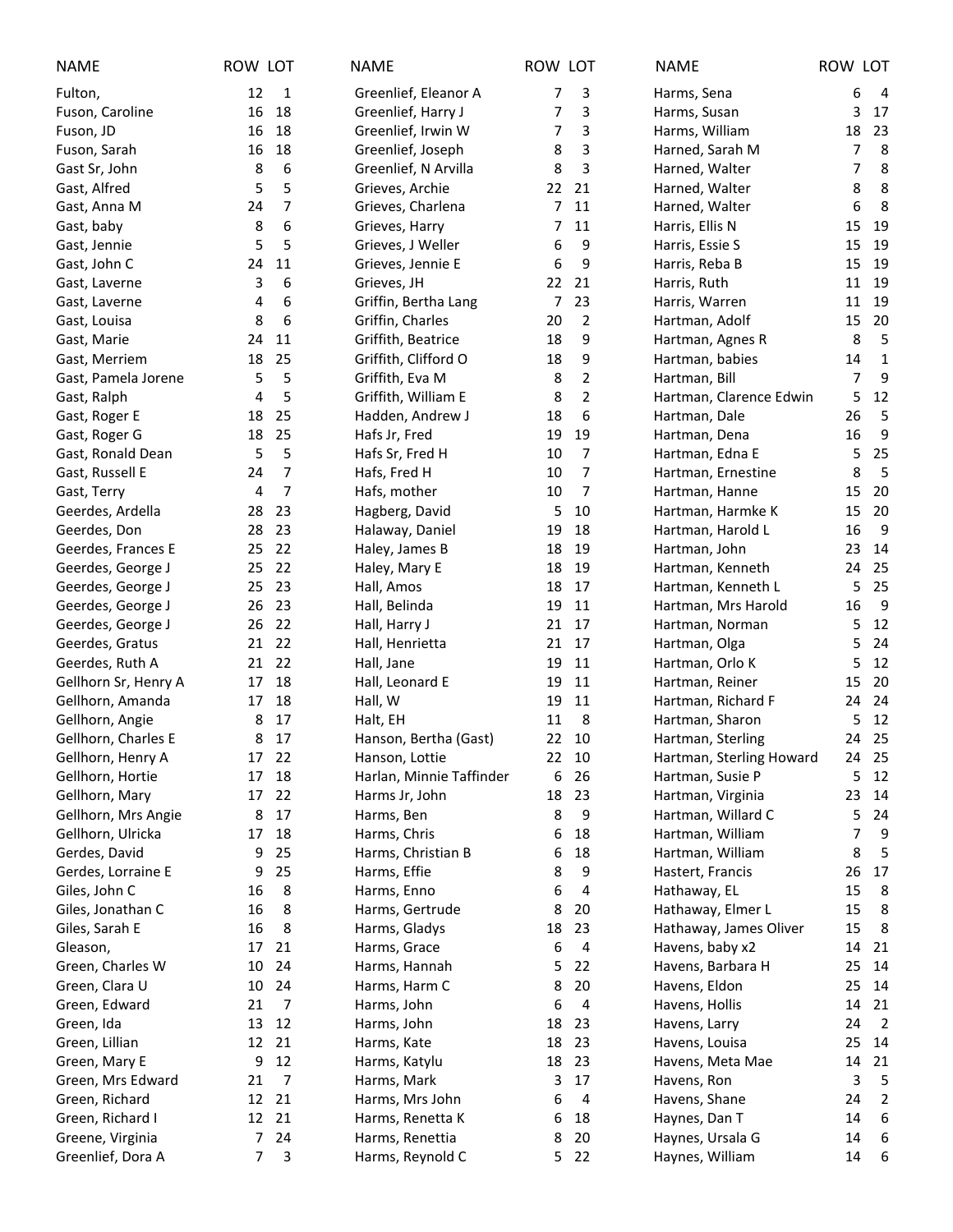| <b>NAME</b>                | ROW LOT |                | <b>NAME</b>                | ROW LOT |       | <b>NAME</b>          | ROW LOT            |
|----------------------------|---------|----------------|----------------------------|---------|-------|----------------------|--------------------|
| Heard, Bernice             | 23      | 25             | Howard, John Fair          | 5       | 24    | Johnson, Habbo       | 10<br>17           |
| Heard, Calvin J            | 23      | 26             | Hoyt, Eliza                | 20      | 16    | Johnson, Henry H     | 17<br>7            |
| Heard, Calvin James        | 23      | 26             | Hoyt, Hiram                | 20      | 16    | Johnson, Hilke       | 17<br>10           |
| Heard, Claude E            | 25      | 9              | Hoyt, Nancy J              | 20      | 16    | Johnson, Julia       | 17<br>6            |
| Heard, Jane                | 23      | 26             | Hudson, Lucy               | 20      | 11    | Johnson, KS          | 13<br>10           |
| Heard, Russell Rex         | 23      | 25             | Hunter, Harriet            | 13      | 5     | Johnson, Louis G     | 18<br>8            |
| Heard, Ruth I              | 25      | 9              | Hunter, Robert             | 13      | 5     | Johnson, Louis R     | 26<br>14           |
| Heath, George R            | 17      | $\mathbf{1}$   | Hutzel, Allen              | 21      | 4     | Johnson, Mrs KS.     | 13<br>10           |
| Heath, Nette               | 17      | 1              | Hutzel, Clarence           | 15      | 11    | Johnson, Paul        | 24<br>25           |
| Hedrick, a child           | 14      | 15             | Hutzel, Earl K             | 22      | 16    | Johnson, Samuel      | 12<br>14           |
| Hedrick, HM                | 14      | 15             | Hutzel, Gertrude L         | 22      | 16    | Johnson, Victor C    | 17<br>7            |
| Heffelmeier, Genevieve     | 14      | 24             | Hutzel, Lawrence R         | 22      | 16    | Juchems, Cornelius   | 9<br>22            |
| Heffelmeier, Walter F      | 14      | 24             | Hutzel, Lewis E            | 6       | 10    | Juchems, Frances     | 11<br>28           |
| Heffelmeier-Gleason, Darla | 14      | 24             | Hutzel, Marion             | 15      | 11    | Juchems, Henry       | 10<br>13           |
| Heinen, Anna               | 14      | $\mathbf{1}$   | Hutzel, Mary E             | 21      | 4     | Juchems, Jay         | 11<br>28           |
| Heller, Jan                | 11      | 21             | Hutzel, Mary L             | 22      | 16    | Juchems, Make        | 9<br>22            |
| Heller, Pat                | 11      | 21             | Hutzel, Noah               | 21      | 4     | Julius, Marten       | 16<br>16           |
| Heller, Patrick "PJ"       | 11      | 21             | Hutzel, William H          | 22      | 16    | Junken, Charity      | 12<br>16           |
| Hemmen, George             | 25      | 5              | Ingram, Porter W           | 13      | 12    | Junken, G            | 12<br>16           |
| Higgason, Jerry            | 29      | 19             | Ireland, Jonathan          | 20      | 4     | Jutting, Jankan      | 23<br>19           |
| Hixon, Alfred              | 13      | 5              | Iverson, Frank R           | 23      | 8     | Jutting, Ubbe        | 23<br>19           |
| Hixon, Mary                | 13      | 5              | Iverson, Lillian           | 23      | 8     | Karsjens, E          | 16<br>21           |
| Hoekstra, Benjamin         | 23      | $\overline{7}$ | Jackson, Charles Frederick | 10      | 8     | Karsjens, Ede        | 21<br>16           |
| Hoekstra, Cindy            | 23      | 5              | Jackson, Dale M            | 16      | 7     | Karsjens, Edward E   | 5<br>$\mathbf{1}$  |
| Hoekstra, Cynthia          | 23      | 5              | Jackson, Hazel             | 10      | 8     | Karsjens, Ella       | 5<br>$\mathbf{1}$  |
| Hoekstra, Margaret         | 23      | 7              | Jackson, John              | 11      | 3     | Karsjens, James E    | 16<br>23           |
| Hoekstra, Thomas C         | 23      | 8              | Jackson, Larry             | 10      | 8     | Karsjens, Janna      | 16<br>21           |
| Hoekstra, Timothy          | 23      | 5              | Jackson, Lulu Elizabeth    | 10      | 8     | Karsjens, Lester C   | 14<br>22           |
| Hoekstra, Wendell          | 23      | $\overline{7}$ | Jackson, M                 | 11      | 3     | Karsjens, Louise     | 15<br>24           |
| Hoffman Jr, John A         | 6       | 15             | Jackson, Mildred           | 16      | 7     | Karsjens, Marian J   | 16<br>23           |
| Hoffman, Frances L         | 23      | 11             | Jackson, Rebecca           | 11      | 3     | Karsjens, Raymond    | 22<br>14           |
| Hoffman, John              | 10      | 4              | Janssen, Henry             | 24      | 12    | Karsjens, Russell E  | 15<br>24           |
| Hoffman, John A            | 6       | 15             | Jaspers, Alvin W           | 16      | 21    | Karsjens, Verna      | 22<br>14           |
| Hoffman, Lammert           | 10      | 20             | Jaspers, Ben               | 16      | 23    | Karsjens, Zhenya     | 16<br>23           |
| Hoffman, Melvin L          | 23      | 11             | Jaspers, Bernard Clarence  |         | 16 23 | Kasparek, Alvin      | 24<br>5            |
| Hoffman, Rena              |         | 6 15           | Jaspers, Bessie (Briggs)   |         | 16 23 | Kasparek, Helen J    | 24<br>5            |
| Hoffmann, Dena             | 10      | 4              | Jaspers, David W           | 25      | 10    | Kasparek, Helen S    | 5<br>24            |
| Hoffmann, Grace            | 10      | 4              | Jaspers, Donna B           | 25      | 10    | Keller, Albert J     | 25<br>14           |
| Hoffmann, Johnie           | 10      | 4              | Jaspers, Irene             | 16      | 21    | Keller, Leona A      | 25<br>14           |
| Hoffmann, Lammert          | 10      | 20             | Jaspers, Ivan W            | 25      | 10    | Kellum, Bene         | 15<br>11           |
| Hoffmann, Wiardina         | 10      | 20             | Jaspers, Ruth Emma         | 16      | 23    | Kellum, Moses A      | 15<br>11           |
| Hollander, Howard          | 26      | 7              | Jensen, Bus                | 9       | 16    | Kellum, Samantha J   | 15<br>11           |
| Hollenbeck, Harry P        | 12      | 8              | Jensen, Daisy A            | 9       | 16    | Kelso, Betsey        | 13<br>4            |
| Hollenbeck, Mrs            | 12      | 8              | Jensen, Hans P             | 9       | 16    | Kelso, John Nelson   | 13<br>4            |
| Hollenbeck, Sylpha Ande    | 12      | 8              | Jensen, Patricia F         | 9       | 16    | Kelso, Newton        | 13<br>4            |
| Holmes, James A            | 6       | 24             | Johns, Bertie              | 12      | 3     | Kelso, Sarah A       | 13<br>4            |
| Holmes, Margaret E         | 6       | 24             | Johns, Henry               | 12      | 3     | Kennedy, Bertha      | 17<br>9            |
| Holmes, Maxine             | 6       | 24             | Johns, John                | 12      | 3     | Kennedy, Justice Lee | 17<br>24           |
| Holmes, Russell            | 6       | 24             | Johns, Martha              | 12      | 3     | Kennedy, Keith D     | 24<br>14           |
| Hoover, Artie May          | 12      | 16             | Johns, Merle               | 27      | 19    | Kennedy, RW          | 9<br>17            |
| Hoover, Charles E          | 12      | 16             | Johnson, Adele C           | 8       | 18    | Kennedy, Sue Hartman | 24<br>14           |
| Hoover, Ella C             | 12      | 16             | Johnson, Albert C          | 5       | 23    | Kies, Gene           | 27<br>12           |
| Hoover, George H           | 10      | 24             | Johnson, Ben               | 6       | 17    | Kiger, Clara M       | 10<br>22           |
| Hoover, Grace H            | 10      | 24             | Johnson, Bertha E          | 14      | 26    | Kiger, Emmaline      | 5<br>22            |
| Hoover, infant             | 12      | 16             | Johnson, Carrie E          | 7       | 17    | Kiger, John H        | 10<br>22           |
| Hoover, John H             | 12      | 16             | Johnson, Edward H          | 10      | 17    | Kiger, William       | 5<br>22            |
| Hoover, Lee                | 12      | 16             | Johnson, Elizabeth F       | 5       | 23    | King, Abiah E        | 18<br>$\mathbf{1}$ |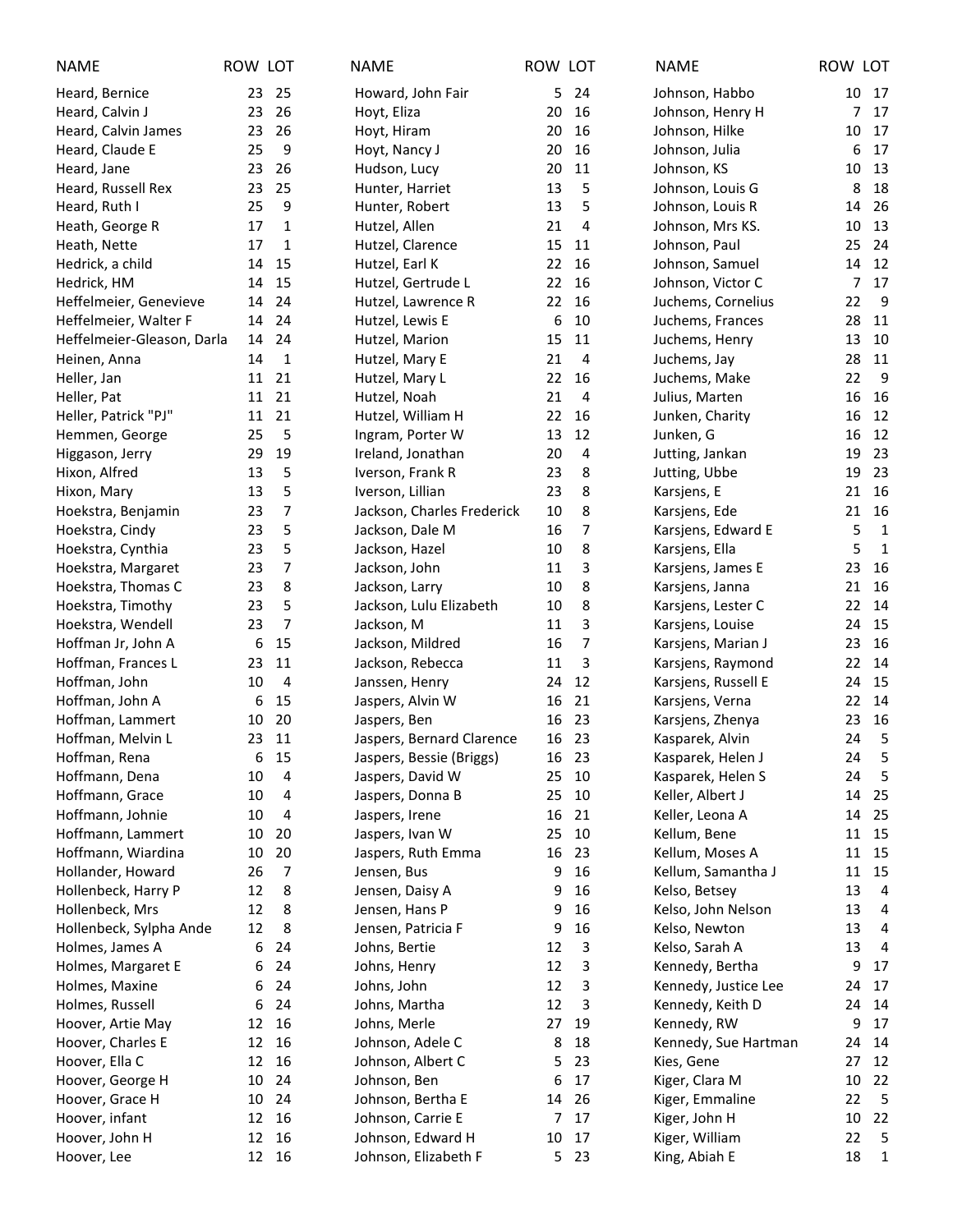| <b>NAME</b>                              | ROW LOT  |                | <b>NAME</b>                         | ROW LOT |                | <b>NAME</b>                      | ROW LOT |                |
|------------------------------------------|----------|----------------|-------------------------------------|---------|----------------|----------------------------------|---------|----------------|
| King, EH                                 | 15       | 11             | Kutzli, baby                        | 10      | 14             | Luiken, Betje                    | 19      | 15             |
| King, Myra                               | 15       | 11             | Kutzli, FE                          | 10      | 14             | Luiken, Carl                     | 13      | 19             |
| King, Olive A                            | 18       | $\mathbf{1}$   | Lahm, Daniel                        | 14      | 9              | Luiken, Charles A                | 23      | 21             |
| Klassen, Ben                             | 7        | 19             | Lahm, Marie                         | 14      | 9              | Luiken, David                    | 11      | 22             |
| Klassen, Cornelia                        | 7        | 19             | Lamb, Bertha M                      | 7       | 16             | Luiken, Deane                    | 13      | 19             |
| Klatt, Carl                              | 21       | 11             | Lamb, Capp L                        | 11      | 9              | Luiken, Doris                    | 23      | 21             |
| Klatt, Gary                              | 30       | 23             | Lamb, Carrol Edward                 | 11      | 9              | Luiken, Doris Ruppelt            | 23      | 22             |
| Klatt, Hugo                              | 12       | 24             | Lamb, Charles E                     | 7       | 16             | Luiken, Dorothy B                | 17      | 25             |
| Klatt, Mary M                            | 12       | 26             | Lamb, Cloyd C                       | 12      | 19             | Luiken, Ed                       | 17      | 25             |
| Klatt, Max F                             | 12       | 26             | Lamb, Daniel H                      | 8       | 16             | Luiken, Enno                     | 11      | 23             |
| Klatt, Patsy                             | 30       | 22             | Lamb, Eldora L                      | 6       | 16             | Luiken, Ernest                   | 14      | 22             |
| Klatt, Robert                            | 21       | 11             | Lamb, Eliza E                       | 6       | 13             | Luiken, Evelyn M                 | 23      | 21             |
| Klatt, Susan                             | 30       | 23             | Lamb, Elma L                        | 24      | 18             | Luiken, Fanny                    | 17      | 24             |
| Klatt, Wilhelmina                        | 21       | 11             | Lamb, Ethel L                       | 11      | 9              | Luiken, Frances D                | 24      | 19             |
| Klatt, William                           | 21       | 11             | Lamb, Frank E                       | 6       | 16             | Luiken, Harold H                 | 5       | $\overline{2}$ |
| Klettke, Anna T                          | 14       | 17             | Lamb, Hazel W                       | 12      | 19             | Luiken, Harriet                  | 23      | 20             |
| Klettke, Ephrazina                       | 21       | 15             | Lamb, Millie                        | 8       | 16             | Luiken, Harris                   | 23      | 19             |
| Klettke, Fred                            | 21       | 15             | Lamb, Orville R                     | 5       | 18             | Luiken, Harry C                  | 23      | 20             |
| Klettke, Julius M                        | 14       | 17             | Lamb, Phyllis                       | 5       | 18             | Luiken, Helen L                  | 11      | 22             |
| Klettke, Mrs Carl                        | 21       | 15             | Lamb, Robert L                      | 24      | 18             | Luiken, Henry                    | 18      | 15             |
| Kluger, Mellie                           | 10       | 14             | Lamb, Wesley R                      | 6       | 13             | Luiken, Henry Wayne              | 5       | 6              |
| Kluger, Otto                             | 10       | 14             | Lambert, Minnie                     | 5       | 16             | Luiken, Ida WC                   | 6       | 20             |
| Knight, Grace                            | 21<br>27 | $\overline{2}$ | Lambert, Warren                     | 5       | 16             | Luiken, Jeff                     | 26      | 19             |
| Knight, Ivadell                          | 27       | 3<br>3         | Lamprecht, Fredrick C               | 9<br>9  | 3<br>3         | Luiken, John A                   | 6<br>18 | 20<br>15       |
| Knight, Jerry                            | 26       | 3              | Lamprecht, Hannah M<br>Lang, Gazena | 7       | 23             | Luiken, John U<br>Luiken, Julene | 27      | $\overline{3}$ |
| Knight, Jesse<br>Knight, Joe and Barbara | 25       | 6              | Lang, Rev August G                  | 7       | 23             | Luiken, Jurrena                  | 13      | 20             |
| Knight, Leo                              | 21       | 2              | Lathrop, Emily M                    | 12      | 5              | Luiken, Kate                     | 5       | 6              |
| Knight, Leo L                            | 27       | 3              | Lathrop, Solon F                    | 12      | 5              | Luiken, Katie G                  | 6       | 19             |
| Knight, Mearl                            | 21       | 2              | Lattin, George H                    | 13      | 8              | Luiken, Linda                    | 22      | 25             |
| Knight, Susan                            | 27       | 3              | Leach, Clara                        | 7       | $\overline{2}$ | Luiken, Lois                     | 23      | 21             |
| Kramer, Diane Kay                        | 12       | 22             | Leach, Gayle                        | 7       | $\overline{2}$ | Luiken, Louis                    | 5       | 6              |
| Kramer, Janice                           | 26       | 21             | Leach, Guy L                        | 7       | $\overline{2}$ | Luiken, Louis A                  | 6       | 19             |
| Kramer, Janice                           | 26       | 20             | Leggett, CD                         | 9       | 18             | Luiken, Luana                    | 22      | 25             |
| Kramer, Jerry                            | 27       | 20             | Leggett, Clarence D                 | 9       | 18             | Luiken, Luke F                   | 19      | 15             |
| Kramer, Kenneth C                        | 26 21    |                | Leggett, Ethel                      | 9       | 18             | Luiken, Lyle E                   |         | 17 25          |
| Kramer, Marissa                          | 27       | 20             | Leggett, Ives                       | 9       | 18             | Luiken, Margaret                 | 14      | 22             |
| Kramer, Mark                             | 12       | 22             | Leggett, Ives D                     | 9       | 18             | Luiken, Marian                   | 13      | 20             |
| Kramer, Marvin                           | 3        | 23             | Leigh, Jane                         | 22      | 19             | Luiken, Martha                   | 14      | 22             |
| Kramer, Marvin                           | 4        | 23             | Lesh, Elizabeth Baldwin             | 12      | 17             | Luiken, Marvin                   | 27      | 23             |
| Kramer, Merle                            | 12       | 22             | Lesh, Isaac N                       | 12      | 17             | Luiken, Minnie B                 | 17      | 25             |
| Kramer, Randy                            | 4        | 23             | Lincoln, Otis                       | 14      | 14             | Luiken, Peter T                  | 13      | 20             |
| Krause, Carl H                           | 11       | 24             | Loffler, Gene P                     | 12      | 19             | Luiken, Ron                      | 22      | 25             |
| Krause, Gordon                           | 11       | 24             | Loffler, Louise                     | 12      | 19             | Luiken, Roy                      | 17      | 24             |
| Krause, Helena                           | 11       | 24             | Loomer, Anna Todd                   | 14      | 8              | Luiken, Royce E                  | 24      | 19             |
| Kruse Jr, Thomas                         | 28       | $\overline{7}$ | Loomis, James                       | 18      | 2              | Luiken, Sheryl                   | 23      | 19             |
| Kruse Jr, Tom                            | 28       | 7              | Loomis, Oscar                       | 18      | 2              | Luiken, Sweer A                  | 6       | 20             |
| Kruse, Donald                            | 21       | 6              | Luiken Sr, Anton                    | 10      | 18             | Luiken, Trena                    | 5       | $\overline{2}$ |
| Kruse, Earl David                        | 19       | 24             | Luiken, Alice                       | 11      | 23             | Luiken, Verna                    | 13      | 24             |
| Kruse, Eileen J                          | 19       | 24             | Luiken, Amanda                      | 6       | 20             | Luiken, Wendell P                | 11      | 22             |
| Kruse, Ernest H                          | 19       | 24             | Luiken, Antje                       | 10      | 18             | Luiken, William                  | 13      | 20             |
| Kruse, Kate                              | 20       | 24             | Luiken, Anton                       | 14      | -22            | Luiken, Wilma (Blosch)           | 13      | 19             |
| Kruse, LaVonne                           | 28       | $\overline{7}$ | Luiken, Anton E                     | 13      | 19             | Lunning, Marie E                 | 9       | 12             |
| Kruse, Thomas Hy                         | 20       | 24             | Luiken, Arnie                       | 22      | 25             | Luse, Ilo                        | 26      | 14             |
| Kruse, Thomas J                          | 28       | 7              | Luiken, baby                        | 5       | $\overline{2}$ | Lyon, Ruby                       | 9       | 21             |
| Kunc, Rhonda K                           | 25       | 4              | Luiken, Berendje                    | 18      | 15             | Mamula, Helen M (Knight)         | 25      | 6              |
| Kuster, Nicholas                         | 13       | 17             | Luiken, Bernard                     | 5       | 6              | Mamula, Robert N                 | 25      | 6              |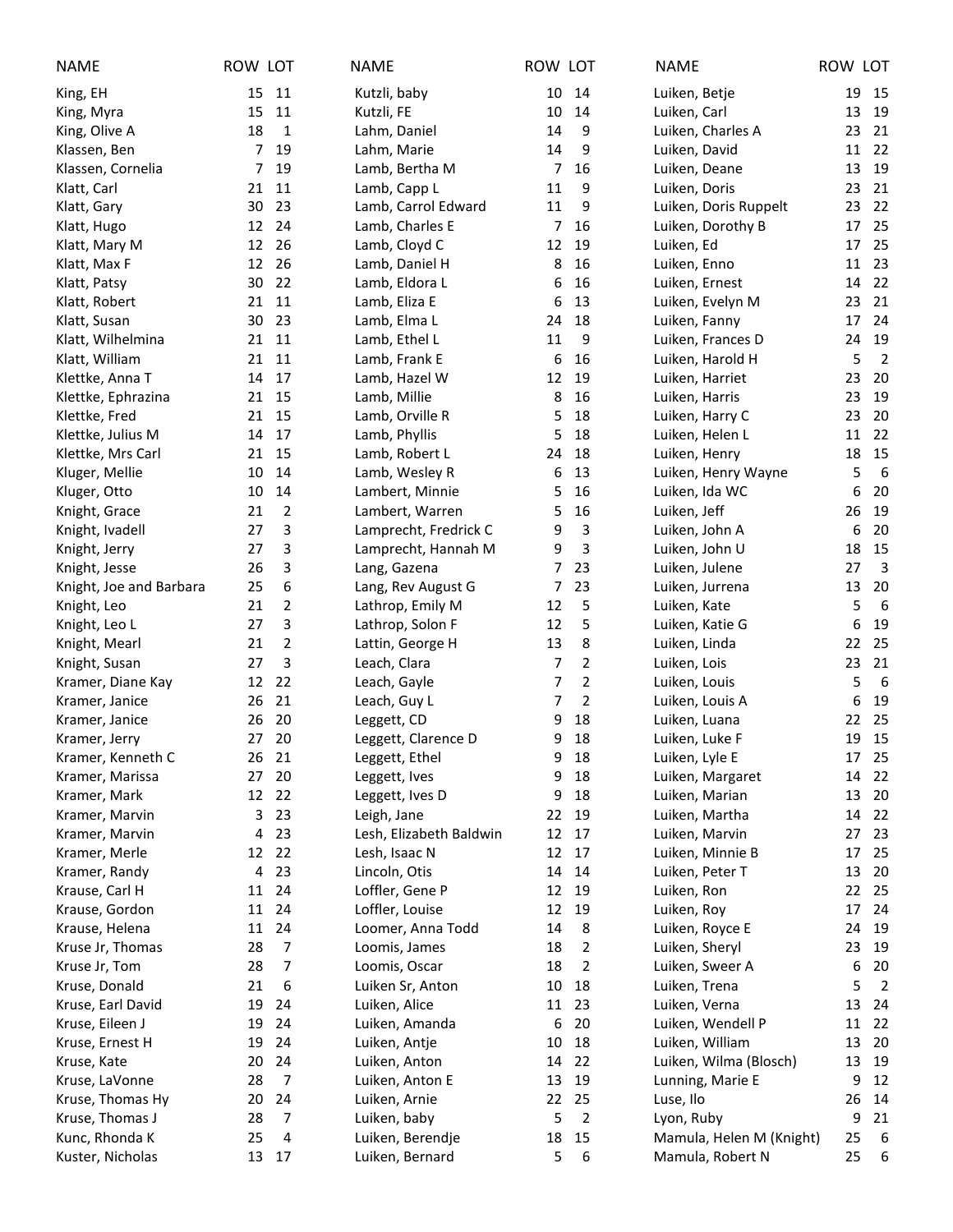| <b>NAME</b>            | ROW LOT |                  | <b>NAME</b>          | ROW LOT |                         | <b>NAME</b>           | ROW LOT |                |
|------------------------|---------|------------------|----------------------|---------|-------------------------|-----------------------|---------|----------------|
| Marks, Charles Harold  | 13      | 18               | Miller, James        | 25      | 20                      | Noyes, Grace L        | 13      | 8              |
| Marks, CL              | 13      | $\mathbf{1}$     | Miller, James D      | 25      | 20                      | Noyes, Helen          | 14      | $\overline{7}$ |
| Marks, Clara E         | 13      | 18               | Miller, John         | 9       | 9                       | Noyes, Julia          | 13      | 8              |
| Marks, Elizabeth       | 14      | 18               | Miller, Nancy        | 3       | 25                      | Noyes, William P      | 14      | $\overline{7}$ |
| Marks, Hazel Leona     | 13      | 18               | Miller, Ron          | 3       | 25                      | Nulton, James H       | 17      | 11             |
| Marks, Jabez S         | 14      | 18               | Miller, Ron          | 4       | 25                      | Nulton, Leona Belle   | 20      | 13             |
| Marks, Leo B           | 13      | 18               | Miller, Sally Buck   | 20      | 1                       | Nulton, Lucinda       | 17      | 11             |
| Marks, Rex             | 13      | 18               | Miller, Sarah A      | 9       | 9                       | Nulton, S             | 20      | 13             |
| Marks, Rolla R         | 13      | $\mathbf 1$      | Miller, Shirley A    | 25      | 20                      | Nulton, Sadie A       | 17      | 11             |
| Martin, SS             | 20      | $\boldsymbol{6}$ | Milligan, Nancy C    | 19      | 21                      | Nulton, Susan         | 17      | 11             |
| Mason, ?               | 15      | 8                | Milligan, Phebe J    | 19      | 21                      | Oakes, Amos Virgil    | 21      | $\overline{1}$ |
| Mason, Cathy           | 15      | 8                | Millslagle, Samuel   | 16      | $\overline{2}$          | Oakes, Clara Alice    | 21      | $\overline{1}$ |
| Mason, Clarence H      | 6       | 14               | Minchen, H A         | 10      | 3                       | Oelmann, Darla        | 20      | 20             |
| Mason, Esther M        | 6       | 14               | Minchen, Mattesa     | 10      | 3                       | Oelmann, Lee          | 27      | $\overline{2}$ |
| Mason, Gerald L        | 18      | 9                | Mingle,              | 19      | $\overline{\mathbf{c}}$ | Okken, Katie          | 11      | 11             |
| Mason, Sareptal        | 15      | 8                | Mingle, Frank        | 19      | $\overline{2}$          | Okken, Richard M      | 13      | 22             |
| Mathewson, Freelove    | 12      | 8                | Mingle, Sylvianna    | 19      | $\overline{2}$          | Okken, Vera           | 13      | 22             |
| Mathewson, Waterman    | 12      | 8                | Mitchell, Larry      | 25      | 4                       | Olthoff, Etta         | 6       | 5              |
| Mattice, Sylvia Peak   | 5       | 16               | Mix, Wesley P        | 16      | 11                      | Parke, Asher W        | 19      | 3              |
| Mausser, Michael       | 30      | 19               | Mix, Winnie E        | 16      | 11                      | Peak, Hinson          | 17      | 19             |
| May, Eliza             | 13      | 11               | Moore, Mrs William   | 21      | 7                       | Peak, James L         | 5       | 16             |
| May, Michael           | 29      | 11               | Moore, William       | 21      | 7                       | Peak, Lloyd           | 5       | 16             |
| McAdams, Jane          | 13      | 13               | Morgan, Albert L     | 12      | 18                      | Pekarek, Tom          | 26      | 23             |
| McAdams, Mary          | 13      | 13               | Morgan, Emily        | 12      | 18                      | Pence, Dora           | 15      | 23             |
| McAdams, SM            | 13      | 13               | Morse, Ben F         | 8       | 15                      | Pence, Jessiah        | 20      | 18             |
| McCaw, Jennie H        | 8       | 11               | Morse, Ben F         | 14      | 11                      | Pence, Mary Barnhisel | 15      | 23             |
| McCaw, Robert          | 8       | 11               | Morse, DB            | 14      | 11                      | Pence, mother         | 20      | 18             |
| McConchie, JC          | 12      | $\overline{7}$   | Morse, Evelyn Louise | 7       | 15                      | Pence, Oliver B       | 20      | 18             |
| McDonald, Alta M       | 13      | 23               | Morse, Fallis F      | 7       | 15                      | Pence, William D      | 20      | 18             |
| McDonald, Charles M    | 13      | 23               | Morse, Jessie        | 14      | 11                      | Penelrick, Bert       | 22      | $\overline{7}$ |
| McDonald, James        | 12      | 21               | Morse, Lavilla       | 14      | 11                      | Pennelrick, Albert P  | 22      | $\overline{7}$ |
| McDonald, Lucille      | 12      | 21               | Morse, Mary J        | 8       | 15                      | Pennelrick, Edith E   | 22      | $\overline{7}$ |
| McDonald, Mrs Charles  | 13      | 23               | Morse, Samuel Finley | 7       | 15                      | Perkins, Barb         | 26      | 13             |
| McDonald, Peggy        | 11      | 21               | Muller, John         | 5       | 13                      | Perkins, Michael      | 26      | 13             |
| McDowell, Joe Dean     | 20      | 23               | Murray, Lori         | 21      | 9                       | Persons, Esther M     | 22      | 6              |
| McDowell, Larry        |         | 20 23            | Musgrave, Roberta    |         | 9 10                    | Persons, Jo Ann       | 22      | 5              |
| McDowell, Larry        | 20      | 22               | Nason, Frank E       | 7       | 25                      | Persons, Jo Ann       | 22      | - 6            |
| McDowell, Raymond H    | 20      | 23               | Nason, Harold E      | 6       | 25                      | Petersen, [Brittaney] | 25      | 24             |
| McIntosh, Bella        | 13      | $\overline{2}$   | Nason, Henry         | 19      | 20                      | Pierson, Beverly      | 24      | $\overline{4}$ |
| McIntosh, Eva E        | 13      | 2                | Nason, Lucinda       | 19      | 20                      | Pierson, Clara        | 23      | 17             |
| McIntosh, William W    | 13      | $\overline{2}$   | Nason, Mattie C      | 6       | 25                      | Pierson, Dorothy E    | 24      | 4              |
| McIntosh, Willie F     | 13      | 2                | Nederhoff, Scott     | 4       | 8                       | Pierson, John C       | 24      | 4              |
| McMartin, Clint        | 26      | 24               | Nederhoff, Toni      | 4       | 8                       | Pierson, John M       | 7       | 21             |
| McPherson, Angelioue   | 19      | 7                | Nehring, Dallas      | 9       | 18                      | Pierson, Lucille      | 22      | 22             |
| McPherson, Archibald S | 19      | 7                | Newby, Mary Ann      | 6       | 1                       | Pierson, Rena         | 7       | 21             |
| McPherson, Leonia May  | 19      | 7                | Newby, Oscarolia     | 6       | 1                       | Pierson, Russell      | 23      | 17             |
| McPherson, Nancy       | 19      | 7                | Newby, Roland C      | 6       | 1                       | Pierson, Tom          | 4       | 24             |
| Meckstroth, Tena       | 8       | 5                | Newby, Sam           | 6       | 1                       | Pieter, Ben H         | 10      | 21             |
| Meeker, H Robert       | 7       | 24               | Nielsen, Eric        | 25      | 2                       | Pieter, Mrs Ben       | 10      | 21             |
| Meints, Brad           | 29      | 22               | Nielsen, Subrenia    | 25      | 2                       | Pieters, Henrietta    | 25      | 15             |
| Meints, Brad           | 29      | 23               | Nipper, Clarence     | 14      | 1                       | Pieters, Lee          | 24      | 13             |
| Meints, Bryan          | 29      | 20               | Nipper, Gertrude     | 14      | 1                       | Pieters, Leo J        | 25      | 15             |
| Meints, Darlene (Dee)  | 29      | 22               | No Room,             | 25      | 26                      | Pigman, Prudence Todd | 14      | 8              |
| Meints, Dennis         | 28      | 21               | Norris-Murdock, Kyra | 14      | 24                      | Pixler, Harry V       | 9       | 12             |
| Meints, Larry          | 29      | 22               | Noyes, A A           | 13      | 8                       | Pixler, Nora E        | 9       | 12             |
| Meints, Larry          | 29      | 21               | Noyes, Charlotte     | 5       | 11                      | Platts, Henry A       | 10      | 16             |
| Miller, Eleanor Ruth   | 16      | 19               | Noyes, Everett W     | 5       | 11                      | Polley, Willie        |         | 17 10          |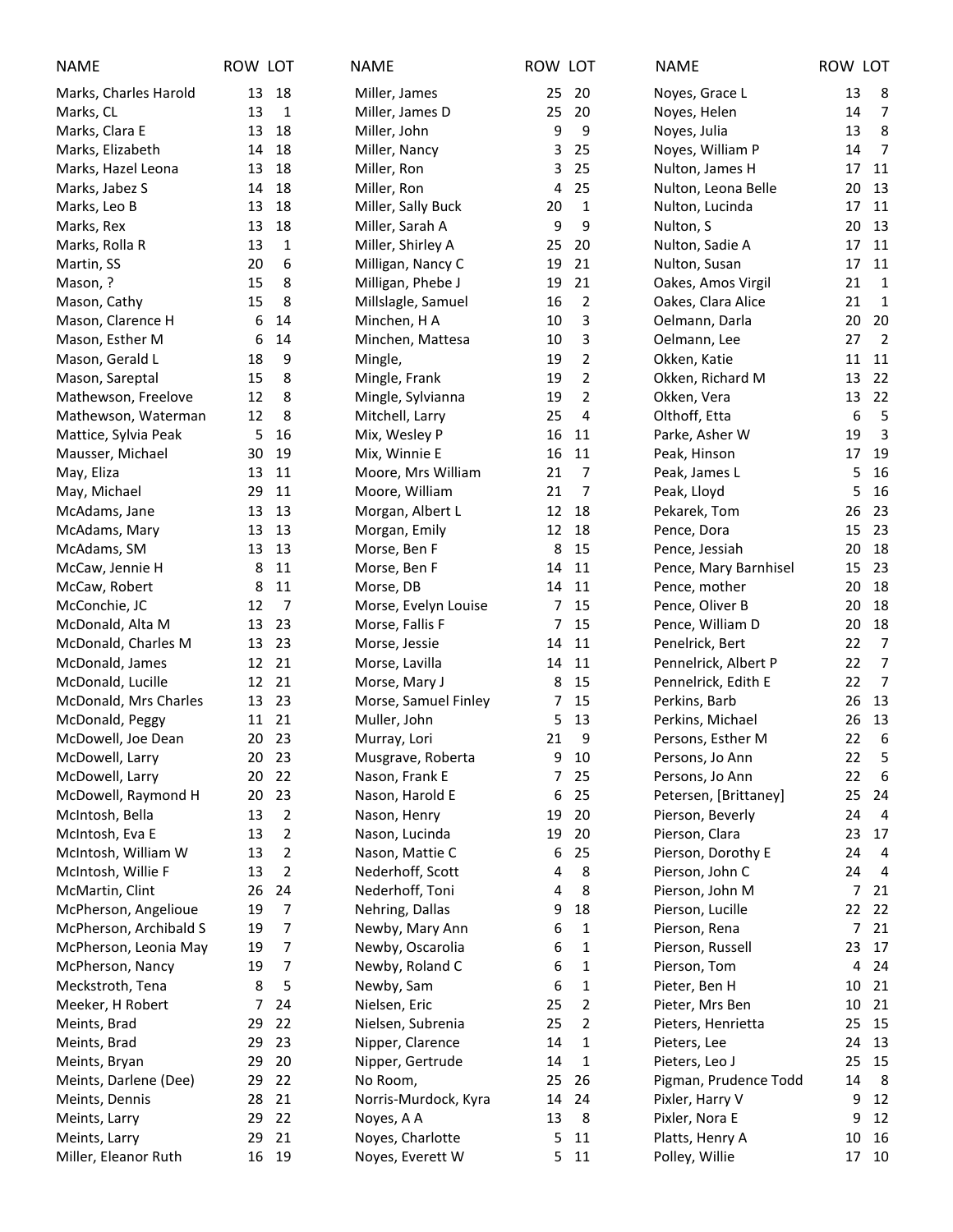| <b>NAME</b>              | ROW LOT |                     | <b>NAME</b>                        | ROW LOT  |                | <b>NAME</b>             | ROW LOT |                         |
|--------------------------|---------|---------------------|------------------------------------|----------|----------------|-------------------------|---------|-------------------------|
| Potgeter, Fannie         | 25      | 12                  | Real, child                        | 18       | 13             | Root, Frank E           | 16      | - 8                     |
| Potgeter, George         | 32      | 3                   | Real, N                            | 18       | 13             | Root, Harvey E          | 16      | 8                       |
| Potgeter, Henderica      | 6       | 22                  | Reece, Nettie A                    | 23       | 25             | Root, Hattie J          | 16      | 8                       |
| Potgeter, Henry          | 6       | 22                  | Reed, Andrew J                     | 11       | $\mathbf{1}$   | Root, JC                | 15      | 5                       |
| Potgeter, James          | 32      | 3                   | Reed, CC                           | 19       | 12             | Rose Jr, Henry M        | 22      | 24                      |
| Potgeter, Jim            | 32      | 3                   | Reed, Eliza J                      | 20       | 16             | Rose, Chad              | 26      | 24                      |
| Potgeter, Joyce          | 32      | 3                   | Reed, Elizabeth                    | 11       | 1              | Rose, Christa Kay       | 22      | 24                      |
| Potgeter, Lydia          | 32      | 3                   | Reed, Ernest H                     | 23       | 14             | Rose, Claas M           | 9       | 5                       |
| Potgeter, Martha         | 6       | 22                  | Reed, Sena                         | 23       | 14             | Rose, Don               | 27      | 17                      |
| Potgieter, Fannie        | 25      | 12                  | Reels, William                     | 26       | 13             | Rose, Don               | 27      | 18                      |
| Primus, Claus B          | 27      | 4                   | Reeves, Zeke Matthias              | 18       | 25             | Rose, Elizabeth H       | 22      | 24                      |
| Primus, Esther           | 27      | 4                   | Reiter, Carl                       | 21       | 23             | Rose, Eunice A          | 9       | 5                       |
| Primus, Herman           | 16      | 22                  | Reiter, Gertie                     | 5        | 21             | Rose, Gary              | 4       | 24                      |
| Primus, Jane             | 27      | 5                   | Reiter, Harm U                     | 5        | 21             | Rose, Henry             | 8       | 26                      |
| Primus, Kenny            | 26      | 2                   | Reiter, Harris                     | 27       | 21             | Rose, James             | 22      | 24                      |
| Primus, Lois             | 16      | 22                  | Reiter, Harris                     | 27       | 20             | Rose, La Rita           | 5       | 22                      |
| Primus, Paul             | 27      | 5                   | Reiter, Ordie                      | 21       | 23             | Rose, Marie             | 8       | 26                      |
| Primus, Ruth             | 27      | 4                   | Relyea, Peter O                    | 15       | 14             | Rose, Marie M           | 7       | 26                      |
| Prindle, Margaret        | 9       | 8                   | Rewerts, Darwin W                  | 25       | 11             | Rose, Matt              | 27      | 24                      |
| Prindle, Theren W        | 9       | 8                   | Rewerts, Marian A                  | 25       | 11             | Rose, Richard J         | 5       | 22                      |
| Pruisner,                | 10      | 20                  | Rewerts, William J                 | 25       | 11             | Rose, Tracy             | 5       | 22                      |
| Pruisner, Andrew         | 10      | 20                  | Reynolds, Charles                  | 17       | 5              | Rose, William           | 7       | 26                      |
| Pruisner, Kate           | 10      | 20                  | Reynolds, Ellazanna                | 17       | 5              | Ross, Albert W          | 23      | 3                       |
| Pruisner, Minnie         | 13      | 22                  | Reynolds, Emley                    | 17       | 5              | Ross, Charlie           | 17      | 15                      |
| Queen, John              | 22      | 6                   | Reynolds, Isabell                  | 17       | 5              | Ross, D                 | 18      | 7                       |
| Queen, John              | 22      | 5                   | Reynolds, William                  | 17       | 5              | Ross, Delores N         | 28      | $\boldsymbol{6}$        |
| Queen, Margaret's infant | 22      | $\boldsymbol{6}$    | Reynolds, Zimri                    | 17       | 5              | Ross, Homer             | 28      | 6                       |
| Queen, Sarah (Kiger)     | 22      | 6                   | Rhodes, DF                         | 18       | 4              | Ross, Jennie            | 23      | 18                      |
| Quick,                   | 20      | 10                  | Rice, SA                           | 19       | 10             | Ross, Jennie M          | 23      | $\overline{\mathbf{3}}$ |
| Quiggle, Arthur H        | 16      | 15                  | Richtsmeier, Keith                 | 4        | 6              | Ross, Johney L          | 17      | 15                      |
| Quiggle, Claire M        | 16      | 15                  | Riehle, James                      | 30       | 23             | Rowan, Sophia P         | 25      | 12                      |
| Quiggle, Edna            | 16      | 15                  | Riehle, Kathy Klatt                | 30       | 23             | Ruby, Charles           | 21      | 24                      |
| Quiggle, Mrs Clair       | 16      | 15                  | Riggen, Beatrice E                 | 6        | 7              | Ruby, Charles           | 21      | 25                      |
| Rainsbarger Jr, William  | 22      | $\overline{2}$      | Riggen, James Ward                 | 6        | $\overline{7}$ | Ruby, Dean              |         | 21 24                   |
| Rainsbarger, ?           | 14      | 3                   | Riley, Susanna                     | 16       | 20             | Ruby, Elmer "Duke"      |         | 21 25                   |
| Rainsbarger, Addie       | 22      | $\mathsf 3$         | Riley, Thomas J                    |          | 16 20          | Ruby, Gene              |         | 21 24                   |
| Rainsbarger, Catherine   | 14      | 3                   | Riley, Zella                       | 16       | 20             | Ruby, Ima               | 21      | 24                      |
| Rainsbarger, Elizabeth R | 12      | 2                   | Rindels, Dena                      | 20       | 14             | Ruby, Ima and Charles   | 21      | 24                      |
| Rainsbarger, Emanuel     | 14      | 3                   | Rindels, H                         | 20       | 14             | Ruby, James             | 21      | 25                      |
| Rainsbarger, Finley      | 14      | 3                   | Rindels, Hilbrandt                 | 20       | 14             | Ruppelt, Ada            | 6       | 5                       |
| Rainsbarger, George      | 14      | 3                   | Robbins, Jerry                     | 17       | 13             | Ruppelt, Alice M        | 5       | $\overline{7}$          |
| Rainsbarger, George      | 22      | 3                   | Roberts, CT                        | 22       | 12             | Ruppelt, baby           | 5       | $\overline{7}$          |
| Rainsbarger, John        | 9       | 2                   | Roberts, Joseph                    | 20       | 12             | Ruppelt, Carl E         | 24      | 23                      |
| Rainsbarger, John H      | 9       | 2                   | Robertson, Anthony                 | 19       | 5              | Ruppelt, Christine F    | 15      | 24                      |
|                          |         |                     |                                    |          | 17             |                         |         | 7                       |
| Rainsbarger, Lovina      | 14      | 3<br>$\overline{2}$ | Robertson, Edna<br>Robertson, Lois | 17       | 17             | Ruppelt, Dickie         | 8<br>6  | 10                      |
| Rainsbarger, Nathan      | 9<br>22 |                     |                                    | 17<br>19 |                | Ruppelt, Doris          | 24      | 23                      |
| Rainsbarger, Ruth        | 21      | 2<br>15             | Robertson, Malinda                 |          | 5              | Ruppelt, Dorothy L      | 15      | 24                      |
| Rainsbarger, Wanda       |         |                     | Robertson, Nancy J                 | 17       | 17             | Ruppelt, Edward         |         |                         |
| Rainsbarger, William     | 12      | $\overline{2}$      | Robertson, William R               | 17       | 17             | Ruppelt, Elizabeth I    | 6       | 23<br>$\overline{7}$    |
| Ranger, Mercy            | 11      | 6                   | Robinson, David                    | 11       | 10             | Ruppelt, Ernest W       | 5       |                         |
| Ranger, William          | 11      | 6                   | Robinson, Harry G                  | 5        | 16             | Ruppelt, Etta C         | 8       | 7                       |
| Raschke, Adah (Riley)    | 16      | 20                  | Robinson, M Leota                  | 5        | 16             | Ruppelt, Florence       | 6       | 10                      |
| Rash, Steven             | 4       | 16                  | Robinson, Mrs E                    | 15       | 3              | Ruppelt, Gustave H      | 8       | 7                       |
| Ray, Charles             | 27      | 13                  | Roelfsema, Kay                     | 25       | 19             | Ruppelt, Herman Gustave | 6       | 10                      |
| Ray, Wilma               | 27      | 13                  | Rogers, Martha                     | 19       | 3              | Ruppelt, Herman R       | 18      | 24                      |
| Reagan, Anna Mae         | 24      | 26                  | Root, AS                           | 16       | 8              | Ruppelt, Loretta G      | 6       | 23                      |
| Reagan, Ray R            | 24      | - 26                | Root, Ellen M                      | 15       | 5              | Ruppelt, Paul           |         | 24 23                   |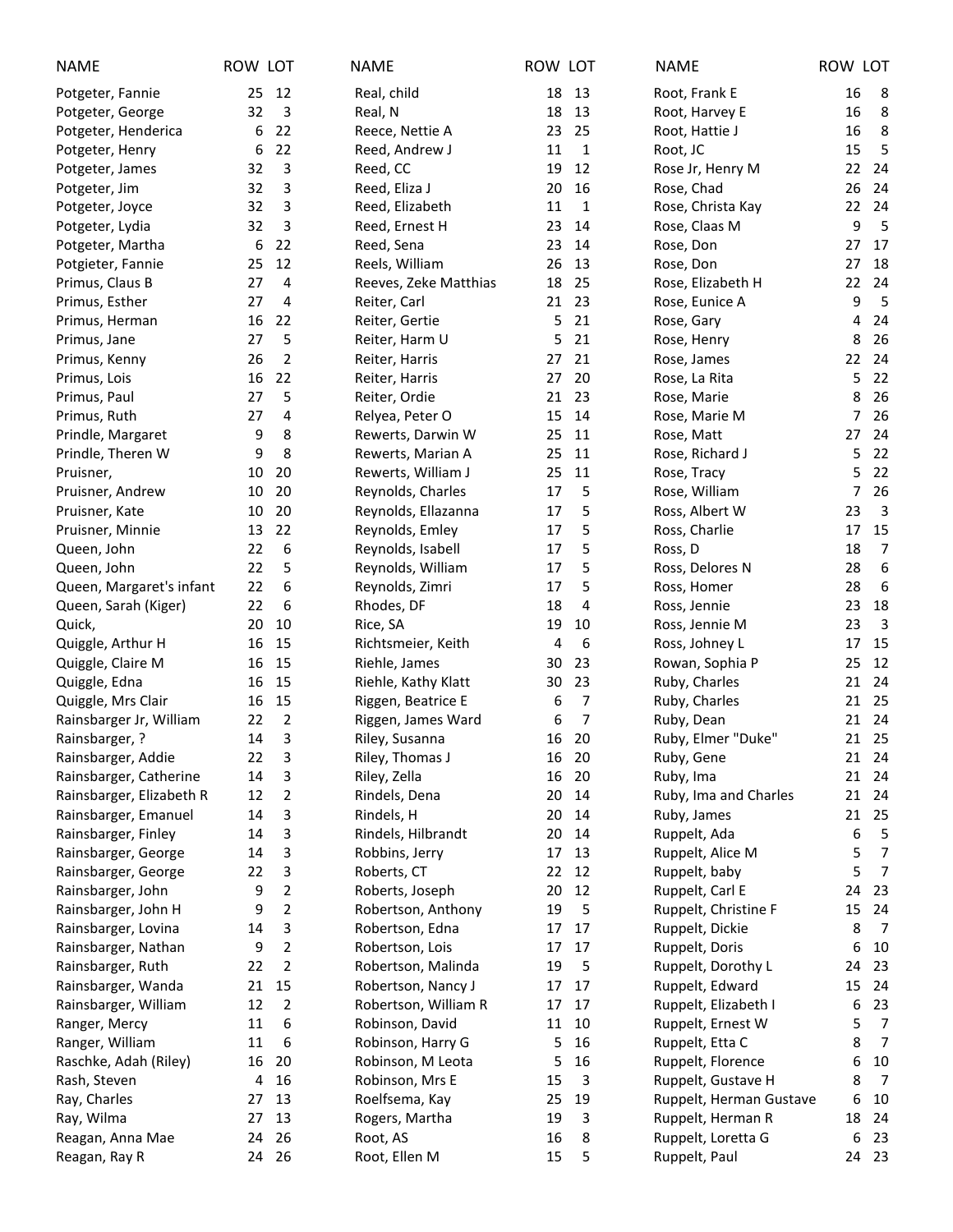| <b>NAME</b>             | ROW LOT |                 | <b>NAME</b>               | ROW LOT |                | <b>NAME</b>              | ROW LOT |                  |
|-------------------------|---------|-----------------|---------------------------|---------|----------------|--------------------------|---------|------------------|
| Ruppelt, Phillip A      | 6       | 5               | Sentman, Charles          | 8       | 25             | Snell, Freddie M         | 10      | $\mathbf{1}$     |
| Ruppelt, Phillip G      | 18      | 24              | Sentman, Charles A        | 9       | 20             | Snell, Freddie M         | 10      | $\overline{2}$   |
| Ruppelt, Phyllis M      | 18      | -24             | Sentman, Charles E        | 9       | 20             | Snell, Lester            | 10      | $\overline{2}$   |
| Ruppelt, Robert Russell | 23      | 22              | Sentman, Frieda           | 8       | 25             | Snittjer, Beulah         | 24      | 21               |
| Ruppelt, Susie S        | 18      | 24              | Sharpshair, Eugene        | 22      | $\overline{4}$ | Snittjer, Herman         | 24      | 21               |
| Ruppelt, Thomas         | 6       | 23              | Sharpshair, Gareld W      | 23      | 4              | Snittjer, Herman "Tuffy" | 24      | 21               |
| Santor, Anna            | 3       | 4               | Sharpshair, John Carl     | 22      | 4              | Snittjer, Jack           | 30      | 22               |
| Santor, Timothy         | 3       | 4               | Sharpshair, Marjorie M    | 23      | 4              | Snittjer, Ray            | 24      | 21               |
| Saunders, David L       | 23      | $\mathbf{1}$    | Sharpshair, Mattie        | 22      | 4              | Speers, Nellie T         | 22      | 11               |
| Saunders, Ramona        | 23      | $\mathbf{1}$    | Sharpshair, Richard       | 22      | 4              | Spencer, Dr George S     | 21      | 20               |
| Saunders, William D     | 23      | $\mathbf{1}$    | Sharpshair, Ronald Robert | 22      | 4              | Spencer, Maryette Wales  | 17      | 14               |
| Schallau, Bernadene J   | 24      | 18              | Sharpshair, Russell M     | 23      | 4              | Sprung, baby             | 21      | 5                |
| Schallau, Irvin F       | 24      | 18              | Sharpshair, William       | 22      | 4              | Sprung, William          | 21      | 5                |
| Schemel, Emma J         | 9       | 19              | Sharpshair, William H     | 23      | 4              | Staley-Elphic, Carol Ann | 16      | $\overline{7}$   |
| Schemel, Ernest         | 11      | 5               | Shelton, Maude C          | 8       | 10             | Standish, Birdie M       | 5       | 24               |
| Schemel, Frank E        | 9       | 19              | Shingledecker, J          | 8       | 13             | Starr, baby              | 10      | 6                |
| Schemel, Herman A       | 9       | 19              | Sidle, M                  | 16      | 3              | Starr, Charles E         | 10      | $\boldsymbol{6}$ |
| Schemel, Johnnie        | 11      | 5               | Siebrands,                | 12      | 14             | Starr, infant            | 10      | 6                |
| Schemel, Nellie H       | 9       | 19              | Siebrands, Ettje          | 12      | 14             | Starr, Mary C            | 10      | 6                |
| Schemel, wife           | 11      | 5               | Siems, Anna E             | 19      | 26             | Starr, Mrs Charles       | 10      | 6                |
| Schemel, William        | 11      | 5               | Siems, John F             | 19      | 26             | Starr, Ordean            | 10      | 6                |
| Schmidt, C              | 11      | 4               | Silverthorn, Cora C       | 15      | 4              | Stephany, Wihemina       | 17      | 10               |
| Schmidt, Carl           | 11      | 4               | Silverthorn, Dwight B     | 15      | 4              | Steppe, Richard          | 31      | 7                |
| Schmidt, Carolyn        | 11      | 4               | Silverthorn, GM           | 15      | $\overline{4}$ | Sterns, Calvin           | 13      | 6                |
| Schmidt, Christian F    | 15      | 13              | Silverthorn, Jessie D     | 20      | 11             | Sterns, Charles A        | 13      | 6                |
| Schmidt, Flora          | 11      | 4               | Silverthorn, M            | 20      | 11             | Sterns, Charles S        | 13      | 6                |
| Schmidt, Friedericke A  | 15      | 13              | Sinning, Helen            | 5       | 14             | Sterns, Clement J        | 7       | 14               |
| Schmidt, HS             | 11      | 4               | Sinning, Henry            | 5       | 14             | Sterns, Frank            | 7       | 10               |
| Schmidt, Johanna        | 15      | 16              | Sinning, Sam              | 5       | 14             | Sterns, Frederick H      | 12      | 10               |
| Schmidt, Marie          | 15      | 16              | Sinning, Tillie           | 5       | 14             | Sterns, George H         | 7       | 14               |
| Schmidt, William F      | 15      | 16              | Sizemore, Ron             | 28      | 13             | Sterns, George W         | 13      | $\overline{7}$   |
| Schotanus, Bob          | 19      | 23              | Skerry, EW                | 14      | 14             | Sterns, Helen Lenore     | 7       | 10               |
| Schotanus, Caroline     | 19      | 23              | Skidmore, Duane           | 18      | 26             | Sterns, infant           | 13      | $\overline{7}$   |
| Schotanus, Eugene L     | 19      | 23              | Skinner, Charlie          | 18      | 11             | Sterns, Katie C          | 13      | $\overline{7}$   |
| Schotanus, Ruth H       | 19      | 23              | Skinner, Jennie S         | 18      | 11             | Sterns, Margaret         | 8       | 18               |
| Schuneman, Donald D     |         | 5 <sub>23</sub> | Skinner, WS               |         | 18 11          | Sterns, Mary E           | 13      | $\overline{7}$   |
| Schuneman, Dwight       | 4       | 21              | Smith, [Donna]            | 16      | 3              | Sterns, Mary Hunter      | 13      | 6                |
| Schuneman, Dwight       | 4       | 22              | Smith, AJ                 | 19      | 6              | Sterns, Matilda M        | 13      | $\overline{7}$   |
| Schuneman, Ferdinand    | 14      | 20              | Smith, Bertha L           | 22      | 8              | Sterns, Mrs George       | 8       | 18               |
| Schuneman, Gladys C     | 18      | 22              | Smith, Dennise K          | 25      | 18             | Sterns, Nancy A          | 12      | 10               |
| Schuneman, Louisa       | 14      | 20              | Smith, EG                 | 17      | 8              | Sterns, Robert H         | 12      | 10               |
| Schuneman, Margaret     | 5       | 23              | Smith, Foy Lamb           | 5       | 18             | Stevens, GE              | 21      | 18               |
| Schuneman, Wilhelminia  | 14      | 20              | Smith, Gladys V           | 16      | 3              | Stevens, Lyle L          | 21      | 18               |
| Schuneman, William H    | 18      | 22              | Smith, J Wesley           | 22      | 8              | Stewart, Mary R          | 13      | 13               |
| Schuneman, Wm           | 18      | 22              | Smith, Jack               | 16      | 3              | Stewart, SW              | 13      | 13               |
| Schutte, Anna L         | 12      | 13              | Smith, Letitia J          | 17      | 16             | Stoutenburg, Jacob       | 14      | 16               |
| Schutte, Fredrick W     | 12      | 13              | Smith, LH                 | 17      | 16             | Stoutenburg, Susan       | 14      | 16               |
| Schutte, Monihan        | 12      | 13              | Smith, LM                 | 18      | 18             | Stupp, Betty J           | 25      | 24               |
| Schwengels, Kate        | 11      | $\overline{2}$  | Smith, Lorinda B          | 18      | 18             | Stupp, Cheryl            | 25      | 25               |
| Schwitters, Dena A      | 5       | 17              | Smith, Lyle W             | 22      | 8              | Stupp, Clayton           | 25      | 24               |
| Schwitters, Henry M     | 5       | 17              | Smith, Mabel Walters      | 16      | 19             | Stupp, Earl W            | 25      | 24               |
| Seabury, Martin S       | 20      | 7               | Smith, Marcie L           | 16      | 3              | Stupp, Jamie A           | 25      | 24               |
| Seabury, Mary           | 20      | 7               | Smith, Mason O            | 18      | 18             | Stupp, John              | 25      | 25               |
| Sease, Larry            | 25      | 3               | Smith, Melinda            | 17      | 16             | Stupp, Lindsay           | 25      | 24               |
| Seibert, Mable (Hall)   | 21      | 17              | Smith, Michael J          | 25      | 18             | Stupp, Sue               | 25      | 25               |
| Sentman, Ann            | 8       | 25              | Smith, Oliver W           | 5       | 18             | Stutzman, John           | 7       | 22               |
| Sentman, Carl           | 8       | 25              | Smith, Zachary R          |         | 25 18          | Stutzman, John W         |         | 722              |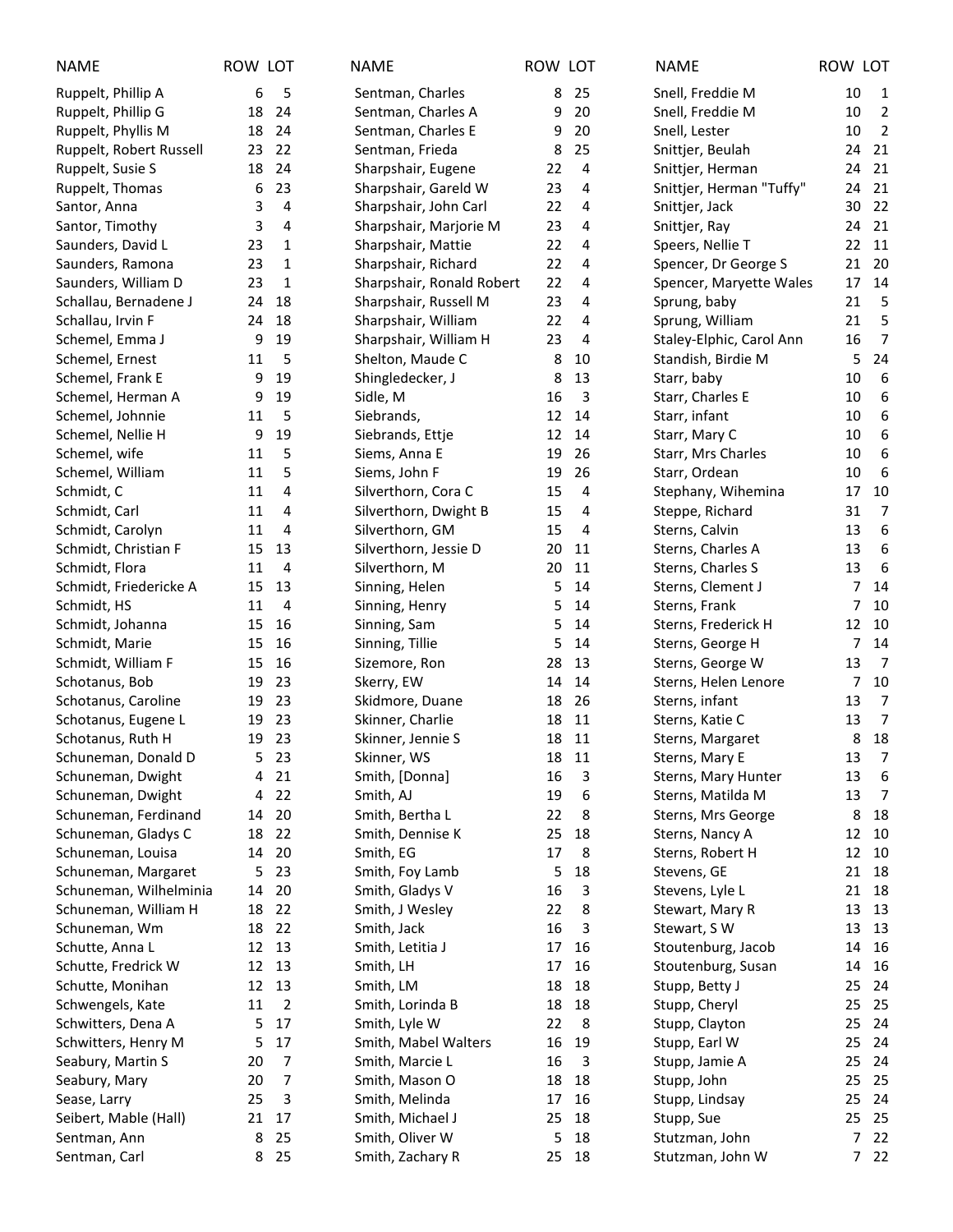| <b>NAME</b>              | ROW LOT |                | <b>NAME</b>              | ROW LOT |                | <b>NAME</b>               | ROW LOT        |                |
|--------------------------|---------|----------------|--------------------------|---------|----------------|---------------------------|----------------|----------------|
| Stutzman, John Willard   |         | 7 22           | Ulum, Frank              | 12      | 1              | Wells, Justin             |                | 12 15          |
| Stutzman, Nettie         | 7       | 22             | Unknown,                 | 14      | 19             | Wells, Roy J              | 12             | 15             |
| Sumner, Elizabeth        | 19      | 4              | Unknown,                 | 15      | 17             | Wertz, Charles N          | 17             | 6              |
| Sumner, F                | 19      | 4              | Van Note, baby           | 18      | $\overline{2}$ | Wertz, Clara L            | 17             | 6              |
| Sumner, Martha           | 19      | $\overline{4}$ | VanDornum, Albert        | 10      | 23             | Wertz, Frances A          | 17             | 6              |
| Swyter, Carl             | 11      | 23             | VanDornum, Albert        | 16      | 16             | Wertz, Frank A            | 17             | 6              |
| Swyter, Maggie           | 11      | 23             | VanDornum, Bertha        | 21      | 17             | Wertz, Joseph             | 17             | 6              |
| Swyter, Rev C            | 11 23   |                | VanDornum, Detje         | 16      | 16             | Wertz, Josiah W           | 17             | 6              |
| Taffinder, David W       | 6       | 26             | VanDornum, Helen         | 10      | 23             | Wickham, Asahel M         | 18             | 6              |
| Taffinder, Harry R       | 6       | 26             | VanDornum, Klass         | 21      | 17             | Wickham, Catherine        | 18             | 6              |
| Taffinder, Ronald        | 6       | 26             | VanDornum, Lois          | 10      | 23             | Wickham, Christine E      | 24             | 11             |
| Taylor, J Landy          | 13      | 10             | VanDornum, Louis         | 10      | 23             | Wickham, Earl C           | 24             | 11             |
| Taylor, Janice E Persons | 22      | 5              | VanDornum, Wiard K       | 21      | 17             | Wickham, Marvin J         | 11             | 16             |
| Taylor, Purley H         | 13      | 11             | VanHeiden, Victoria      | 26      | 8              | Wickham, Mary E           | 11             | 16             |
| Taylor, Wealthy May      | 13      | 11             | VanHove, baby            | 8       | 22             | Wickham, Ralph L          | 21             | 13             |
| Templeman, Lewis V       | 18      | 17             | VanHove, Ben             | 28      | 22             | Wickham, Rosa E           | 9              | $\overline{2}$ |
| Templeman, Mary J        | 18      | 17             | VanHove, Claus           | 8       | 22             | Wickham, Sherman          | 21             | 13             |
| Templeman, WH            | 18      | 17             | VanHove, Jennie          | 8       | 22             | Wickham, Sherman M        | 21             | 13             |
| Tholen, Bertha           | 7       | 19             | VanHove, Wilhelmina      | 28      | 22             | Wickham, Winfield S       | 11             | 16             |
| Tholen, Hattie           | 10      | 23             | VanLengen, Ben           | 23      | 18             | Williams, [Carol]         | 26             | $\sqrt{6}$     |
| Tholen, Peter            | 10      | 22             | VanLengen, Eugene M      | 23      | 18             | Williams, Carol           | 26             | 6              |
| Tholen, Vern             | 7       | 19             | VanLengen, Gladys        | 23      | 18             | Williams, Earl L          | 12             | 23             |
| Tholen, Wopke            | 10      | 22             | VanLoh, Dennis           | 27      | 18             | Williams, Etta L          | 12             | 23             |
| Thomas, James            | 10      | 21             | VanNote, David F         | 21      | 8              | Williams, Harry J         |                | 22 22          |
| Thompson, Charles A      | 16      | 17             | VanNote, DF              | 18      | 2              | Williams, James H         |                | 12 23          |
| Thompson, Moses S        | 16      | 17             | VanNote, George          | 21      | 12             | Williams, Larry           | 26             | - 6            |
| Thoms, Earl              | 23      | 23             | VanNote, Jennie          | 21      | 8              | Williams, Mabel L         | 21             | 14             |
| Thoms, Grace             | 23      | 23             | VanNote, Lizzie          | 21      | 12             | Williams, Maryetta        | 21             | 10             |
| Timpson, George W        | 14      | $\overline{2}$ | VanNote, William R       | 21      | 8              | Williams, Owen            | 21             | 10             |
| Timpson, Solon           | 14      | $\overline{2}$ | Veld, Marvin             | 3       | 9              | Williams, Owen J          | 21             | 14             |
| Todd, DE                 | 14      | 8              | Voiles, Charles S        | 16      | 4              | Williams, Samuel J        | 21             | 14             |
| Todd, DE                 | 12      | 4              | Voiles, Climatus         | 18      | 14             | Williamson, Allen         | 21             | $\overline{2}$ |
| Todd, George E           | 12      | 4              | Voiles, John N           | 16      | 4              | Williamson, Banner        | 21             | $\overline{3}$ |
| Todd, Martha J           | 12      | 4              | Voiles, JT               | 18      | 14             | Williamson, Carrie        | $\overline{7}$ | 6              |
| Tracy, A                 | 12      | 10             | Voiles, Julia A          | 16      | 4              | Williamson, Carrie Curtis | 15             | 18             |
| Tracy, AM                | 16 10   |                | Voll, Pearl D            |         | 23 15          | Williamson, Ivan P        | 9              | 5              |
| Tracy, JW                | 16      | 10             | Voll, Rudolph H          | 23      | 15             | Williamson, Jessie        | 15             | 18             |
| Tracy, Sarah E           | 16      | 10             | Wade, J                  | 18      | 5              | Williamson, John W        | 15             | 18             |
| Tracy, Sarah N           | 16      | 10             | Wales, AW                | 17      | 14             | Williamson, Lillian A     | 21             | $\mathsf{3}$   |
| Trende, Bert O           | 10      | 21             | Wales, Frank             | 17      | 14             | Williamson, Minnie        | 21             | $\overline{2}$ |
| Trickey, Ida             | 14      | 4              | Wales, Henrietta         | 17      | 14             | Williamson, Minnie Marie  | 21             | $\overline{2}$ |
| Trickey, John            | 14      | 4              | Walker, Charles          | 13      | 21             | Williamson, Philip A      | 21             | 3              |
| Trickey, John T          | 14      | 4              | Walker, Joseph           | 20      | 12             | Williamson, Phillip A     | 21             | 3              |
| Trickey, Maggie          | 14      | 4              | Walter, H                | 16      | 13             | Williamson, William       | 7              | 6              |
| Trickey, WT              | 14      | 4              | Walters, Anna            | 11      | 24             | Willis, Amy A             | 15             | 1              |
| Trittien, Grace          | 23      | 12             | Walters, Dallas H        | 11      | 24             | Willis, Asahel            | 15             | 4              |
| Trittien, Jerry          | 27      | 12             | Walters, Emma (Williams) | 22      | 22             | Willis, Ellis D           | 9              | 6              |
| Trittien, Joe            | 23      | 12             | Walters, Eva M           | 16      | 19             | Willis, Frank L           | 9              | 6              |
| Truesdale, Deborah K     | 23      | $\overline{2}$ | Walters, Henry F         | 16      | 19             | Willis, Malinda           | 9              | 6              |
| Truesdale, Mittie E      | 23      | $\overline{2}$ | Wardwell, Georgie        | 19      | 13             | Willis, RD                | 15             | 1              |
| Truesdale, Warren        | 23      | 2              | Wardwell, Mary M         | 19      | 13             | Wilson, Elizabeth         | 8              | 23             |
| Trumbull, Bryon          | 18      | 1              | Wardwell, Reuben S       | 19      | 13             | Wilson, Mason A           | 8              | 23             |
| Trumbull, Viola E        | 18      | 1              | Waugh, Sean A            | 24      | 10             | Wilson, Mrs Mace          | 8              | 23             |
| Turner, Daniel W         | 22      | 11             | Webb, NL                 | 16      | 17             | Wilson, Woodrow           | 8              | 23             |
| Turner, Francis          | 22      | 11             | Webster, Erasmus         | 22      | 13             | Wilts, Emelia             | 22             | 10             |
| Uhlken, Alfred           | 9       | 26             | Weichers, Gordon         | 27      | 22             | Wilts, Janna              | 17             | 23             |
| Uhlken, Viola            |         | 9 26           | Wells, infants           |         | 12 15          | Wilts, John               |                | 22 10          |